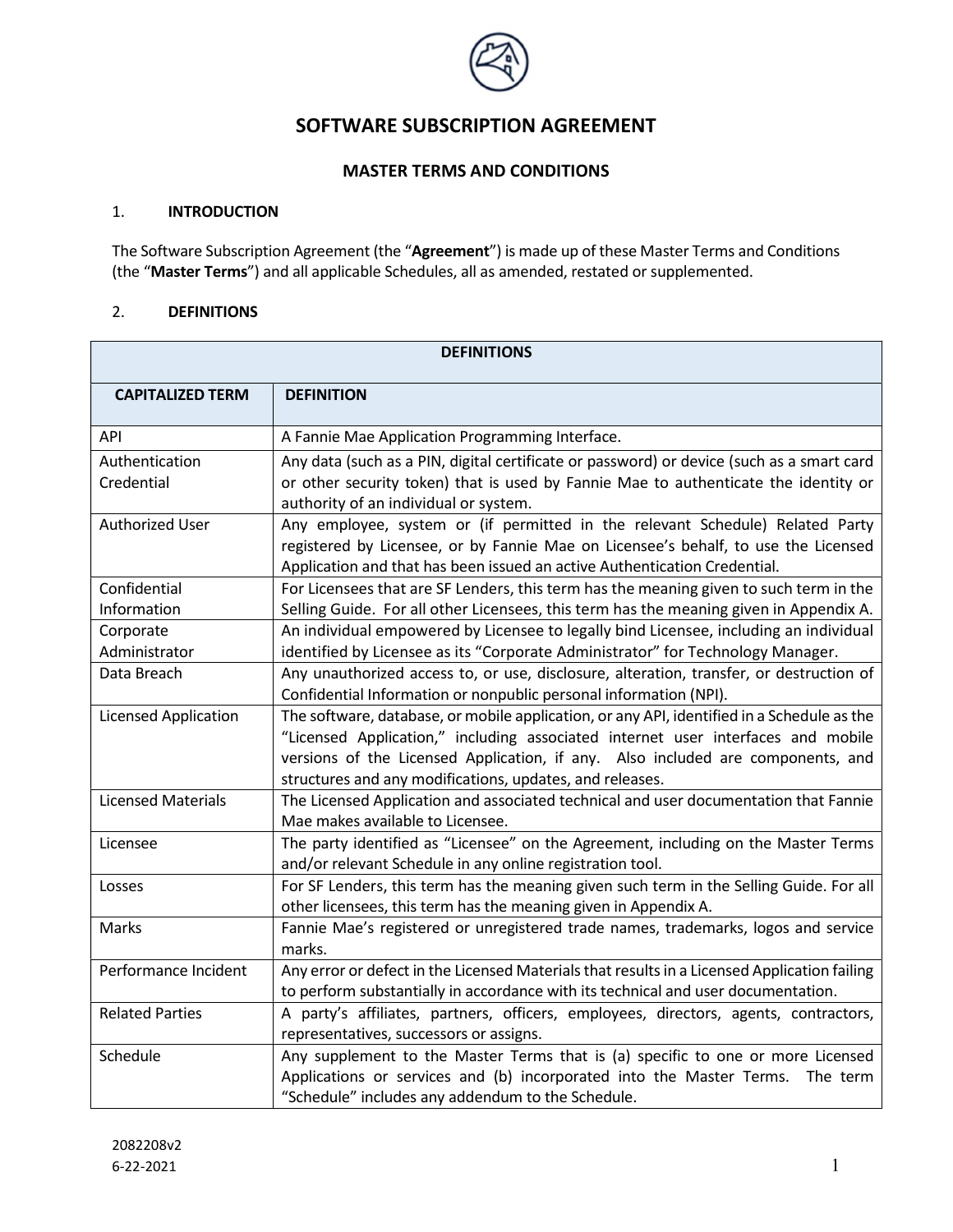

| <b>DEFINITIONS</b> |  |
|--------------------|--|
|--------------------|--|

| <b>Selling Guide</b>           | The Fannie Mae Single Family Selling Guide, as amended, restated, supplemented or       |
|--------------------------------|-----------------------------------------------------------------------------------------|
|                                | otherwise modified from time to time.                                                   |
| SF Lender                      | Any lender that is approved to sell single-family loans to Fannie Mae pursuant to the   |
|                                | Lender Contract (as defined in the Selling Guide).                                      |
| <b>Third-Party Application</b> | Any product, service, system, application, internet site or data that is input into or  |
|                                | integrated or interfaced with the Licensed Application and owned or operated by a       |
|                                | Third-Party Provider.                                                                   |
| Third-Party Licensor           | Any third party that licenses or otherwise conveys to Fannie Mae the right to use,      |
|                                | distribute or make available any part of the Licensed Materials.                        |
| Third-Party Provider           | Any third party that provides business, technology, data or other products or services. |

## 3. GRANT OF RIGHTS AND IMPOSITION OF RESTRICTIONS AND OBLIGATIONS

The table below describes rights granted to, and restrictions and obligations imposed on, Licensee.

| <b>GRANT OF RIGHTS AND IMPOSITION OF OBLIGATIONS</b> |                                                                                                                                                                                                                                                                                                                                                                                                                                                                                                                                                                                                                                                                                                                                                                                                                                                                                                                                                                                                                                               |  |
|------------------------------------------------------|-----------------------------------------------------------------------------------------------------------------------------------------------------------------------------------------------------------------------------------------------------------------------------------------------------------------------------------------------------------------------------------------------------------------------------------------------------------------------------------------------------------------------------------------------------------------------------------------------------------------------------------------------------------------------------------------------------------------------------------------------------------------------------------------------------------------------------------------------------------------------------------------------------------------------------------------------------------------------------------------------------------------------------------------------|--|
| <b>Topic</b>                                         | <b>Description</b>                                                                                                                                                                                                                                                                                                                                                                                                                                                                                                                                                                                                                                                                                                                                                                                                                                                                                                                                                                                                                            |  |
| License                                              | Fannie Mae grants Licensee a non-exclusive, non-transferable, non-sublicensable,<br>revocable license under Fannie Mae's intellectual property rights to access and use the<br>Licensed Materials through its Authorized Users. Unless otherwise provided in the<br>relevant Schedule, the Licensed Application is licensed to Licensee on a company-wide<br>subscription basis.                                                                                                                                                                                                                                                                                                                                                                                                                                                                                                                                                                                                                                                              |  |
| <b>Right to Copy</b><br>Documentation                | Licensee may copy the documentation (other than the documentation of Third-Party<br>Licensors) to the extent necessary to exercise the license.                                                                                                                                                                                                                                                                                                                                                                                                                                                                                                                                                                                                                                                                                                                                                                                                                                                                                               |  |
| <b>Restrictions on Use</b>                           | Licensee's license is subject to the following restrictions:<br>Licensee and its Authorized Users may only access and use the Licensed<br>Materials for Licensee's internal mortgage-related business purposes and for<br>their intended use;<br>Licensee must not resell, sublicense, distribute, allow access to or otherwise<br>make any part of the Licensed Materials available to any person except as<br>permitted under the Agreement;<br>Licensee must not (a) attempt to disable or circumvent any technological<br>measure that controls access to the Licensed Application, (b) attempt to reverse<br>engineer, decompile or otherwise derive the source code or any trade secrets<br>from the Licensed Application, or (c) engage in any conduct intended to interfere<br>with the operation of the Licensed Application except to the extent that such<br>activity is expressly permitted by applicable law; and<br>Licensee must not modify, alter, translate or create derivative works based upon<br>the Licensed Materials. |  |
| <b>Extraterritorial Use</b>                          | Licensee may not access or use the Licensed Materials or any data contained in, or<br>generated by, the Licensed Application outside of the United States and its territories<br>unless expressly permitted in, and subject to the terms of, an applicable Schedule.                                                                                                                                                                                                                                                                                                                                                                                                                                                                                                                                                                                                                                                                                                                                                                          |  |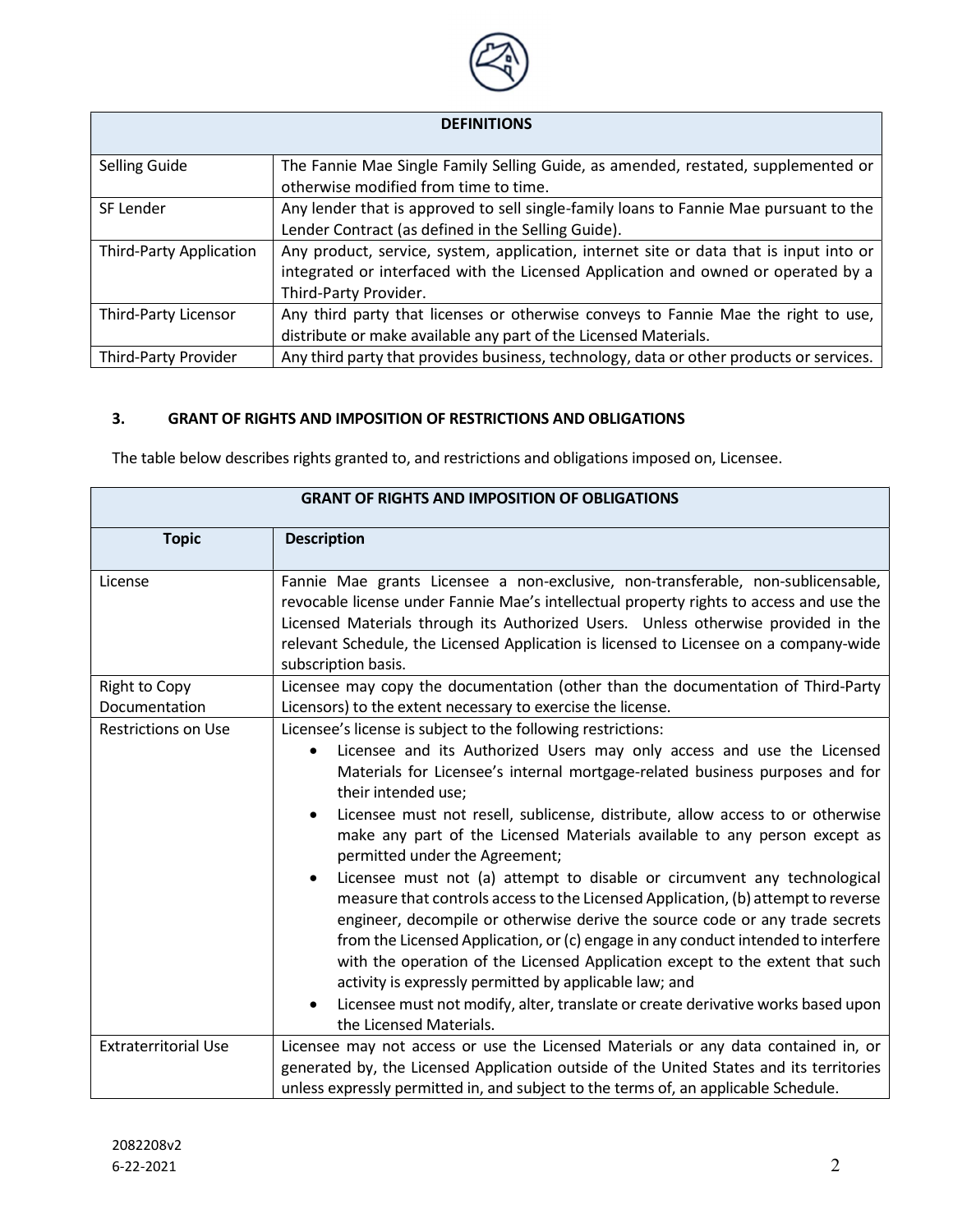

| <b>GRANT OF RIGHTS AND IMPOSITION OF OBLIGATIONS</b> |                                                                                                                                                                                                                                                                                                                                                                                                                                                                                                                                                                                                                                                             |
|------------------------------------------------------|-------------------------------------------------------------------------------------------------------------------------------------------------------------------------------------------------------------------------------------------------------------------------------------------------------------------------------------------------------------------------------------------------------------------------------------------------------------------------------------------------------------------------------------------------------------------------------------------------------------------------------------------------------------|
|                                                      | Licensee represents and warrants that any access and use of the Licensed Materials<br>outside the United States will comply with all applicable foreign and domestic laws, and<br>Licensee will indemnify and hold Fannie Mae harmless from all Fannie Mae Losses that<br>are based on or result from its access and use of the Licensed Materials outside of the<br>United States (for SF Lenders, in accordance with the indemnification procedures set<br>forth in the Selling Guide and for all other licensees in accordance with the<br>indemnification procedures set forth in Appendix A).                                                          |
| Schedule(s)                                          | A Schedule is effective when (a) Licensee accepts the terms and conditions and (b) Fannie<br>Mae makes a Licensed Application referenced in the Schedule available to Licensee.<br>Licensee accepts the terms and conditions of a Schedule on the earlier of the date that<br>(a) it signs the Schedule or (b) it first uses a Licensed Application referenced in the<br>Schedule.                                                                                                                                                                                                                                                                          |
| Unauthorized<br>Representations                      | Licensee must not make any statements: (a) that purport to be or might reasonably be<br>construed to be made on behalf of Fannie Mae or its Third-Party Licensors, (b) that Fannie<br>Mae endorses Licensee's products or services, or (c) regarding the capabilities of the<br>Licensed Application other than those made by Fannie Mae or its Third-Party Licensors in<br>the most recent version of the documentation.                                                                                                                                                                                                                                   |
| <b>Additional Provisions</b>                         | In performing under this Agreement, SF Lenders must comply with all provisions of<br>$\bullet$<br>the Selling Guide relevant to:<br>$\circ$<br>Confidentiality of Information<br>$\circ$<br>Indemnification<br>$\circ$<br>Indemnification procedures<br>$\circ$<br>Compliance with laws<br>$\circ$<br>Authority<br>$\circ$<br>Nonpublic personal information<br>$\circ$<br>Data breaches and procedures in the event of data breaches<br>$\circ$<br>Trade name and trademarks<br>$\circ$<br>Assignment<br>$\circ$<br>Governing law<br>Severability<br>$\circ$<br>If Licensee is not an SF Lender, it must comply with all terms set forth in<br>Appendix A. |

### 4. OWNERSHIP OF LICENSED MATERIALS

- 4.1. Ownership. The Licensed Materials are protected by copyright and other intellectual property rights under applicable laws and international treaties. Title and all ownership rights to the Licensed Materials reside in Fannie Mae and its Third-Party Licensors. All rights not expressly granted to Licensee in the Agreement are reserved. The Licensed Materials are the Confidential Information of Fannie Mae and/or its Third-Party Licensors.
- 4.2. Protection. Licensee must take all reasonable measures requested by Fannie Mae to protect the Licensed Materials from any unauthorized disclosure, access or use.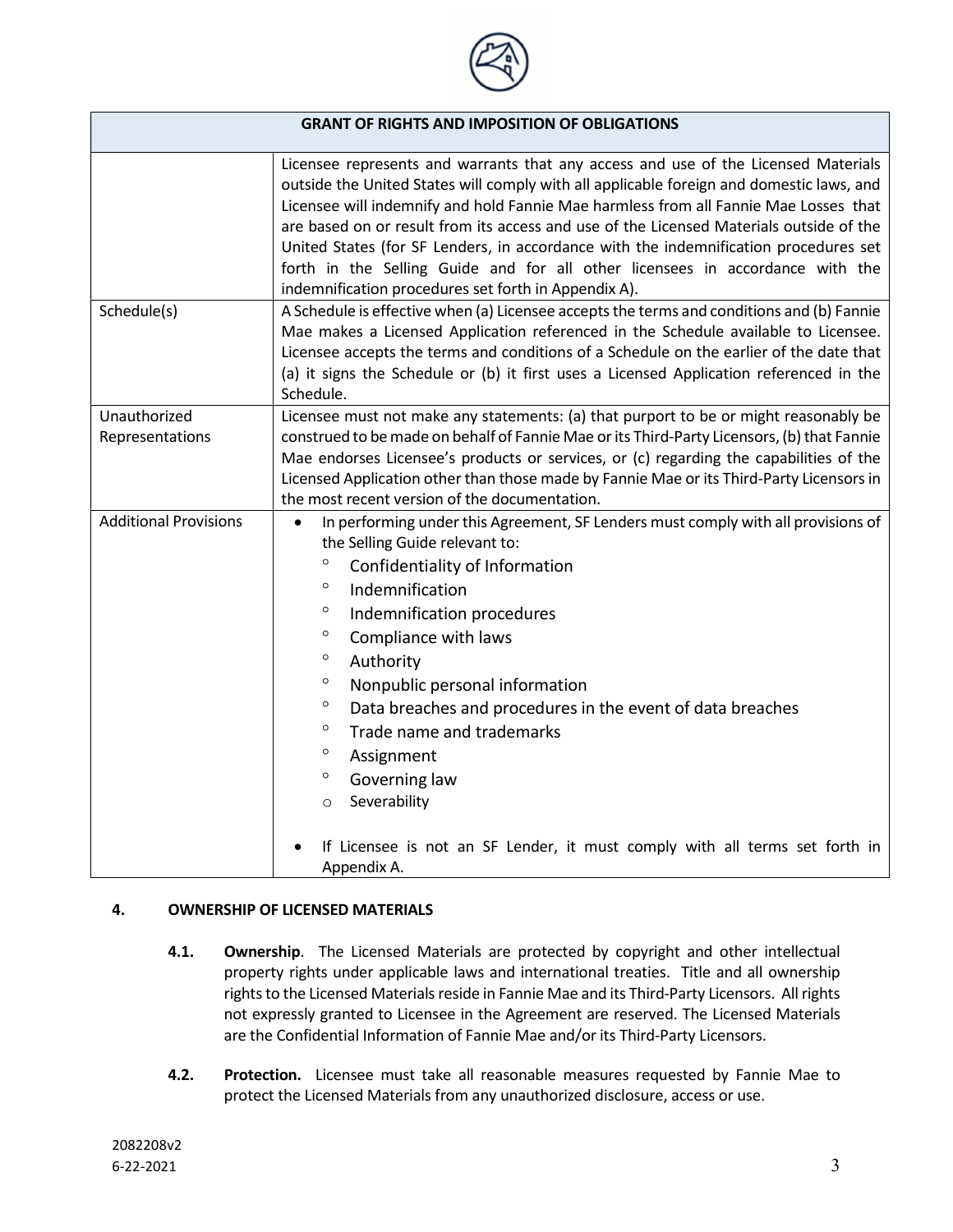

## 5. RIGHTS AND RESPONSIBILITIES OF THE PARTIES

- 5.1. Hardware; Software; Alternative Systems. Licensee is responsible for (a) providing all hardware, software, Third-Party Applications and other materials necessary for accessing and using any Licensed Application, and (b) providing alternative systems and processes when the Licensed Application is not available.
- 5.2. Third-Party Applications and Providers. Licensee may gain access to information or functionality through a Third-Party Application, and the Licensed Application may enable transactions between Licensee and a Third-Party Provider.

| Licensee agrees that:                                                                                                                                                                                                                                                                                                                                                                                                                                                                                                                                                                                                                                                                            |
|--------------------------------------------------------------------------------------------------------------------------------------------------------------------------------------------------------------------------------------------------------------------------------------------------------------------------------------------------------------------------------------------------------------------------------------------------------------------------------------------------------------------------------------------------------------------------------------------------------------------------------------------------------------------------------------------------|
| Fannie Mae makes no representations or warranties relating to Third-Party<br>$\bullet$<br>Providers, Third-Party Applications, or any other product, service, internet site, or<br>other functionality provided by Third-Party Providers;<br>Neither Fannie Mae nor any Third-Party Provider may enter into any agreement or<br>$\bullet$                                                                                                                                                                                                                                                                                                                                                        |
| incur any obligation or liability on behalf of the other;<br>Fannie Mae is not bound by any agreement between Licensee and any Third-Party<br>$\bullet$<br>Provider (to which Fannie Mae is not also a party);<br>The liability limitations, protections and rights given to Fannie Mae, and the<br>$\bullet$<br>restrictions and responsibilities imposed upon Licensee, under the Agreement<br>relating to Licensee's access to or participation in Third-Party Provider sites,<br>systems or services will apply to the relevant Third-Party Provider(s) and Licensee<br>to the fullest extent practicable under the circumstances;                                                           |
| Fannie Mae is not affiliated with and does not endorse any Third-Party Application<br>$\bullet$<br>or Third-Party Provider, nor does Fannie Mae investigate, verify or monitor any<br>Third-Party Application or Third-Party Provider; and<br>Access to any Third-Party Application is at Licensee's risk, and Licensee<br>$\bullet$<br>understands that linked internet sites may have information, practices, terms and<br>policies that are different from Fannie Mae's. Fannie Mae is not responsible for<br>such information, practices, terms and policies, or Licensee's use of or inability to<br>use Third-Party Applications and specifically disclaims any liability for any of them. |

- 5.3. Feedback. If Licensee or any Authorized User provides suggestions, ideas, or other feedback to Fannie Mae concerning the Licensed Materials ("Feedback"), Fannie Mae may use, disclose and exploit such Feedback without restriction or any obligation to account to Licensee or the individual providing the Feedback. Fannie Mae is not required to consider or implement any Feedback.
- 5.4. Authorized Users. Licensee represents and warrants that each individual or system registered by Licensee for access to and use of the Licensed Application as an Authorized User (a) is accurately identified to Fannie Mae and (b) is only accessing and using the Licensed Application as authorized for Licensee's benefit. Licensee acknowledges that the Licensed Application may enable Licensee's Authorized Users to access all of Licensee's data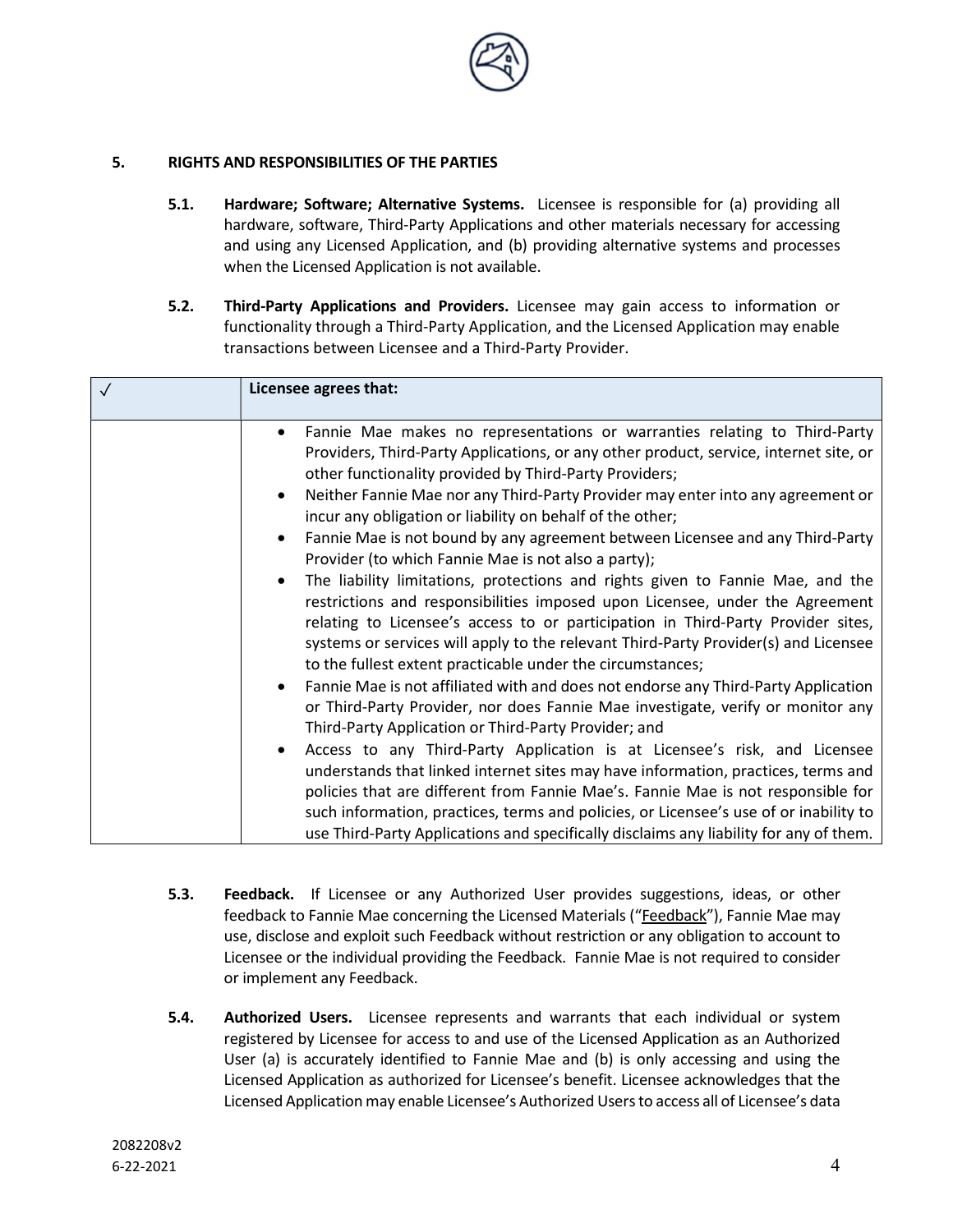

in the Licensed Application, which may be more data than the Authorized User needs to perform services for Licensee. Licensee accepts sole responsibility and will indemnify and hold Fannie Mae harmless from all claims and liability arising from its Authorized Users' access to the Licensed Application and Licensee's data (for Licensees that are SF Lenders, in accordance with the indemnification procedures set forth in the Selling Guide and for all other Licensees, in accordance with the indemnification procedures set forth in Appendix A).

- **5.4.1.** Authentication Credentials. Licensee must monitor and maintain the security and proper use of all Authentication Credentials issued by Licensee or by Fannie Mae for Licensee's benefit and is solely responsible for all activities that occur through the use of such Authentication Credentials, whether or not the activities were authorized by Licensee. Authentication Credentials may not be transferred among Authorized Users or other individuals or systems. Licensee must take immediate steps to disable an Authorized User's Authentication Credential if the Authorized User ceases to be associated with Licensee or no longer needs access to the Licensed Materials, and must immediately notify Fannie Mae if there is any loss, theft or unauthorized disclosure or use of an Authentication Credential. Licensee must periodically review and update its Authorized Users' access and use rights. Fannie Mae is not required to provide access to or use of the Licensed Application or data to any individual or system, and may refuse, change or revoke any Authentication Credential at any time for any reason. Licensee must revoke or reset Authentication Credentials promptly after reasonable request by Fannie Mae, but in no event less than: (a) every ninety calendar days for individuals and (b) annually for systems.
- 5.4.2. Special Requirements for Authentication Credentials Used by Licensee Systems. If Licensee implements an Authentication Credential that enables a Licensee system or Third-Party Application to act as an Authorized User (an "Authorized System"), Licensee must implement the Authorized System such that the identity, date, time and nature of any individual's access to the Licensed Application through the Authorized System can be accurately identified to Fannie Mae.
- **5.5. Performance Incident Reporting.** Promptly upon becoming aware of a Performance Incident, Licensee must report it to Fannie Mae, provide supporting information as necessary to enable Fannie Mae to confirm the Performance Incident and determine its root cause, and collaborate with Fannie Mae in the containment and any remediation of such Performance Incident.
- 5.6. Audit Rights. Fannie Mae may audit Licensee's use of the Licensed Materials upon reasonable notice to Licensee, and Licensee must allow Fannie Mae or its representatives access to Licensee's systems, facilities, books and records as reasonably required to audit Licensee's compliance with the Agreement.
- **5.7.** Integration Interfaces and APIs. Licensee may develop and use an integration interface ("Integration Interface") or use an API to which it has been given access, to transfer data between mortgage-related software owned or licensed by Licensee ("Licensee's Software") and one or more Fannie Mae applications, as permitted by Fannie Mae. Use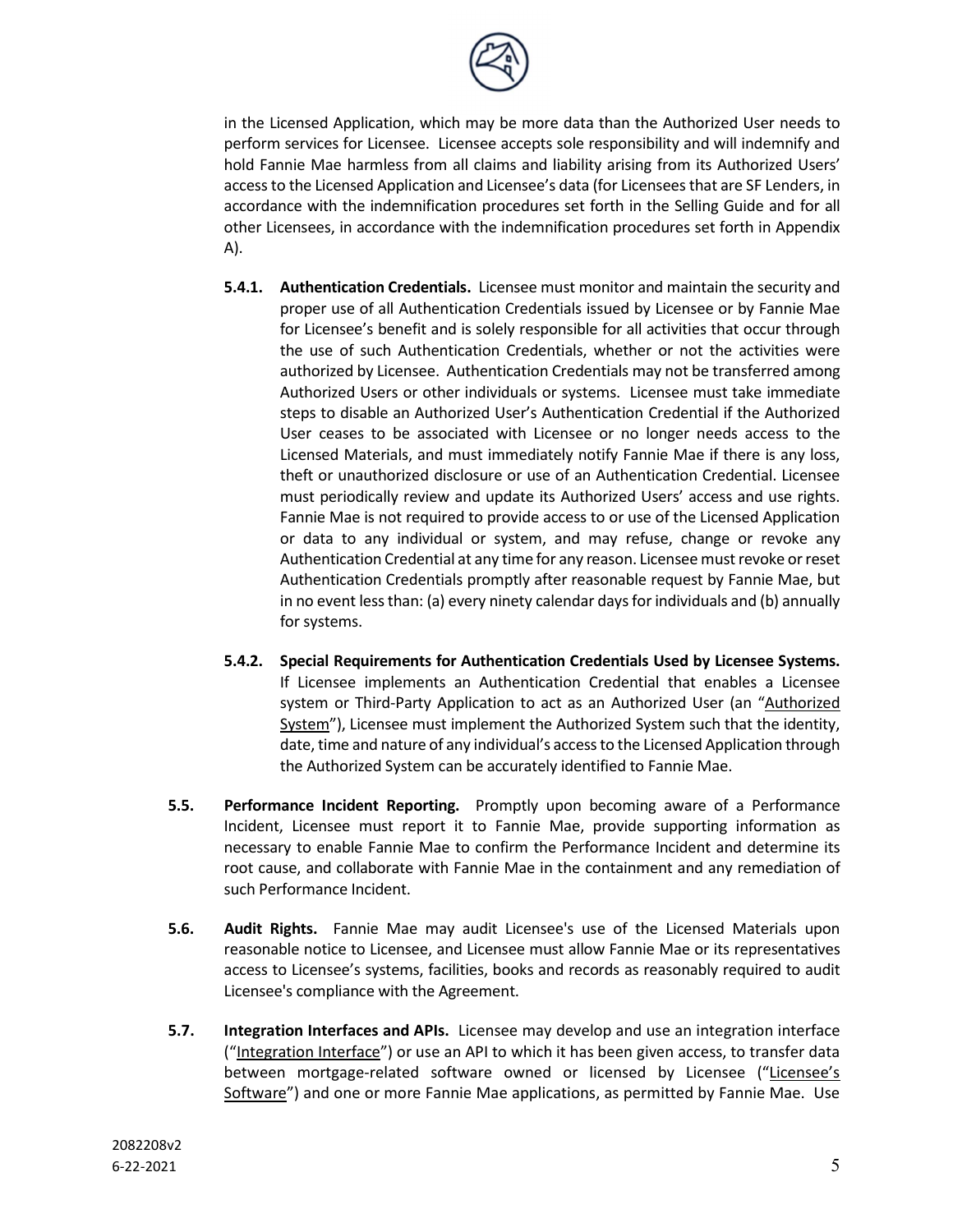

of an Integration Interface or API to transfer data between Licensee's Software and one or more Fannie Mae applications is governed by the terms and conditions of this Agreement, including all Schedules relevant to the application(s). Unless otherwise expressly specified or made publicly available, all specifications, data standards and other documentation related to integration of Fannie Mae applications and to APIs are the Confidential Information of Fannie Mae.

- **5.7.1** Integration Interfaces. Licensee must develop, use and maintain all Integration Interfaces in compliance with applicable specifications and compatible with the most current version of the Fannie Mae application. Licensee must not transfer data via an Integration Interface if the Integration Interface is out of compliance for more than 120 days. Licensee must make available to Fannie Mae qualified personnel to promptly respond to technical questions pertaining to its Integration Interfaces.
- 5.7.2 APIs. Licensee must keep Licensee's Software that is accessing a Fannie Mae API current with, at a minimum, the previous version of the API. Fannie Mae is under no obligation to make data or services available via an API.

| <b>TERMS PERTAINING TO INTEGRATION INTERFACES AND APIS</b> |                                                                                                                                                                                                                                                                                                                                                                                                                                                                                                                                                                                                                                                                                                                                                                                                                                                                                                                                                                                                                                                                                           |
|------------------------------------------------------------|-------------------------------------------------------------------------------------------------------------------------------------------------------------------------------------------------------------------------------------------------------------------------------------------------------------------------------------------------------------------------------------------------------------------------------------------------------------------------------------------------------------------------------------------------------------------------------------------------------------------------------------------------------------------------------------------------------------------------------------------------------------------------------------------------------------------------------------------------------------------------------------------------------------------------------------------------------------------------------------------------------------------------------------------------------------------------------------------|
| $\sqrt{}$                                                  | Licensee must not:                                                                                                                                                                                                                                                                                                                                                                                                                                                                                                                                                                                                                                                                                                                                                                                                                                                                                                                                                                                                                                                                        |
|                                                            | misrepresent or mask its identity or the identity of Licensee's<br>$\bullet$<br>Software or the API client when using an Integration Interface or<br>API,<br>misrepresent the source or ownership of the content returned<br>from an Integration Interface or API,<br>use any robot, spider, site search or other retrieval application or<br>$\bullet$<br>device to scrape, retrieve or index services or data provided by<br>Fannie Mae, or to collect or use information about borrowers for<br>any unauthorized purpose,<br>allow access to or use of a Licensed Application via an Integration<br>٠<br>Interface or API from any source other than Licensee's Software,<br>use an Integration Interface or API for a purpose other than the<br>$\bullet$<br>furtherance of Licensee's or its affiliates' business with Fannie<br>Mae, or<br>use an Integration Interface or API in a manner other than as<br>$\bullet$<br>intended, that exceeds rate or other limits (without obtaining<br>Fannie Mae's prior written consent) or is otherwise excessive,<br>abusive or disruptive. |
| $\sqrt{}$                                                  | Licensee is solely responsible for:                                                                                                                                                                                                                                                                                                                                                                                                                                                                                                                                                                                                                                                                                                                                                                                                                                                                                                                                                                                                                                                       |
|                                                            | the accuracy, technical sufficiency and functionality of its<br>$\bullet$<br>Integration Interfaces,<br>all costs associated with its Integration Interfaces, its use of APIs,<br>and Licensee's Software and                                                                                                                                                                                                                                                                                                                                                                                                                                                                                                                                                                                                                                                                                                                                                                                                                                                                             |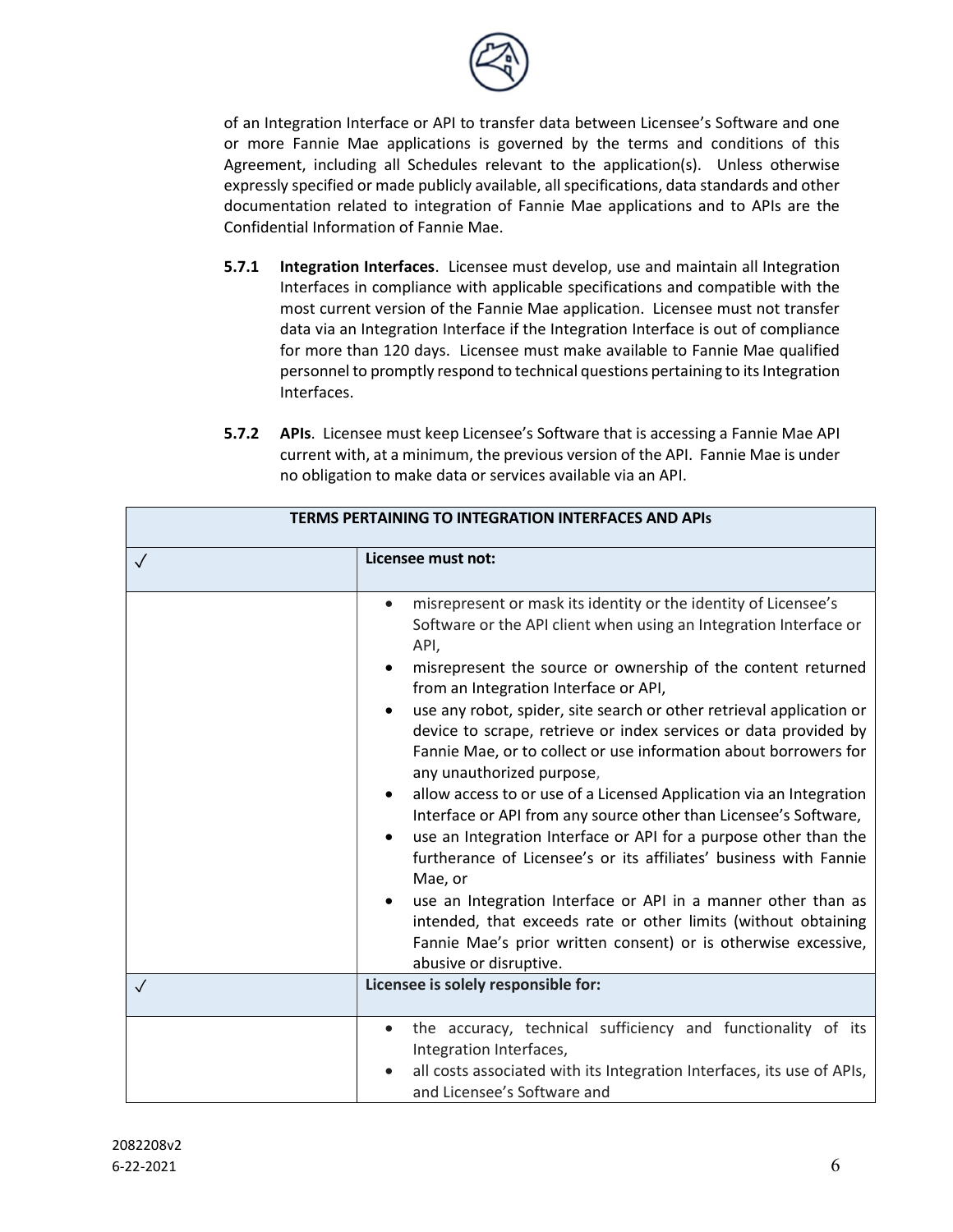

|  | Losses incurred by Fannie Mae as a result of any malware or  |
|--|--------------------------------------------------------------|
|  | phishing attacks resulting from the development or use of an |
|  | Integration Interface or API.                                |

| <b>Fannie Mae may:</b>                                                                                                                                                                                                                                                                                                                                                                                                                                                                                                                                                                                          |
|-----------------------------------------------------------------------------------------------------------------------------------------------------------------------------------------------------------------------------------------------------------------------------------------------------------------------------------------------------------------------------------------------------------------------------------------------------------------------------------------------------------------------------------------------------------------------------------------------------------------|
| modify any API or the specifications, rate limits, benefits or<br>features provided in connection with Licensee's use of an<br>Integration Interface or API at any time without notice.<br>Modifications may affect Licensee's use of the Integration<br>Interface or API and may require Licensee to make changes to<br>Licensee's Software at its own cost to continue to interface with<br>the interfaced Fannie Mae application,<br>suspend or terminate access to an API or by an Integration<br>Interface without notice if Fannie Mae reasonably believes<br>Licensee is in violation of this Agreement, |
| monitor Licensee's Software or activities relating to Licensee's use<br>of an Integration Interface or API. Licensee will provide Fannie<br>Mae reasonable access to use Licensee's Software for the purpose<br>of monitoring or auditing use of the Integration Interface or API,<br>and                                                                                                                                                                                                                                                                                                                       |
| use data and information related to Licensee's use of one or more<br>APIs for any business purpose, including without limitation<br>developing enhancements to the Licensed Materials.                                                                                                                                                                                                                                                                                                                                                                                                                          |

- **5.8.** Recordkeeping. Licensee may be required to maintain records of certain data pursuant to state or federal laws and regulations. Licensee is solely responsible for fulfilling such obligations. Fannie Mae is not responsible for maintaining or providing any data or reports for Licensee.
- 5.9 Data Reporting. Licensee is responsible for the accuracy and completeness of all data it submits to Fannie Mae's systems, and Fannie Mae does not have any obligation to authenticate the source of, or verify the accuracy of, any such data. Licensee is solely responsible for the back-up and restoration of its data and other materials.
- 5.10 Rights in Data. All data, materials and records (including data and materials compiled from records) representing, related to, associated with or based on loans securitized by Fannie Mae, serviced for Fannie Mae or in which Fannie Mae has an ownership right or interest are Fannie Mae's property and that of any other owner of a participation interest in the loan, regardless of the physical form or characteristics of the data, materials or records or whether they are developed or originated by the loan seller, servicer or others. Licensee agrees that Fannie Mae, its agents and contractors may use, reproduce, distribute and retain all such data, materials and records, and any other data, materials and records received or generated by Fannie Mae in connection with this Agreement (or, where applicable, designated in the Licensed Application for delivery to Fannie Mae) for any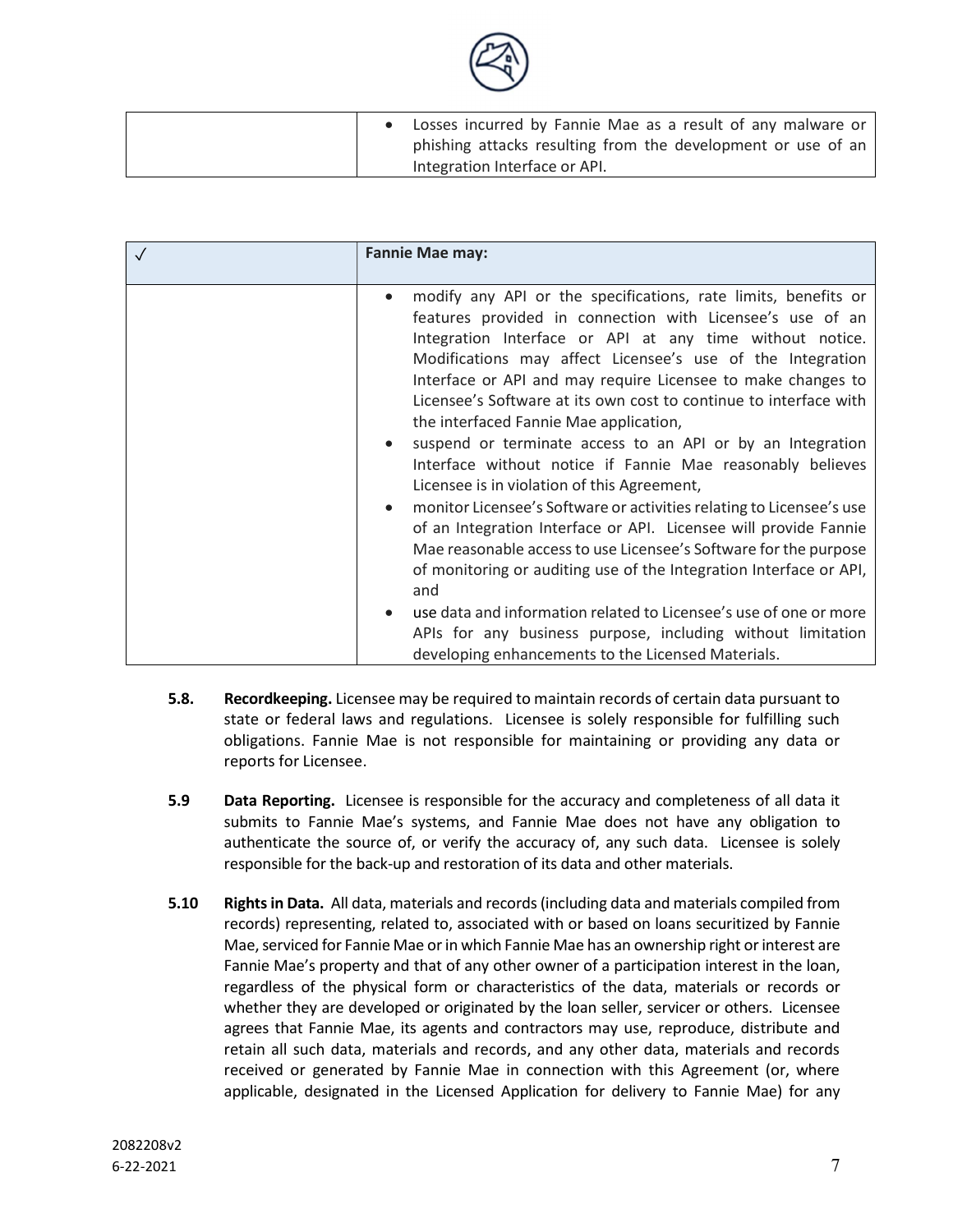

purpose, including without limitation monitoring and performance of the Licensed Application, enforcement of Fannie Mae's rights, fraud prevention, information security, supporting and improving the Licensed Materials, providing reports to Licensee and third parties, analysis, providing data and services in compliance with applicable laws, and modeling, analytics and auditing.

 Licensee's privacy statements, policies and practices must not conflict with this Section or any privacy statement included in any Licensed Application. Fannie Mae is not bound by Licensee's privacy statements.

5.11. Right to Modify the Licensed Materials. Fannie Mae reserves the right, without any liability to Licensee, to (a) modify any Licensed Materials or substitute any materials contained in the Licensed Materials without materially degrading the functionality of the Licensed Application, and (b) discontinue support of any Licensed Materials.

| LICENSEE'S OBLIGATIONS RELATED TO SYSTEM AND DATA SECURITY     |                                                                                                                                                                                                                                                                                                                                                                                                                                                                                                                                                                                                                                                                                                                                                                                                                                                                                                                                                                                                                                         |
|----------------------------------------------------------------|-----------------------------------------------------------------------------------------------------------------------------------------------------------------------------------------------------------------------------------------------------------------------------------------------------------------------------------------------------------------------------------------------------------------------------------------------------------------------------------------------------------------------------------------------------------------------------------------------------------------------------------------------------------------------------------------------------------------------------------------------------------------------------------------------------------------------------------------------------------------------------------------------------------------------------------------------------------------------------------------------------------------------------------------|
| $\checkmark$                                                   | Licensee must:                                                                                                                                                                                                                                                                                                                                                                                                                                                                                                                                                                                                                                                                                                                                                                                                                                                                                                                                                                                                                          |
| <b>Comply with Policies</b>                                    | comply with all security policies and procedures reasonably required by<br>Fannie Mae related to the access and use of any data or Licensed Materials;                                                                                                                                                                                                                                                                                                                                                                                                                                                                                                                                                                                                                                                                                                                                                                                                                                                                                  |
| Implement Industry<br><b>Standard Measures</b>                 | implement appropriate measures meeting or exceeding industry standards<br>$\bullet$<br>to ensure the security, integrity, and confidentiality of transmissions to and<br>from Fannie Mae's systems, including:<br>$\circ$<br>encryption for the protection of data in transit,<br>$\circ$<br>virus checking programs,<br>$\circ$<br>disaster recovery and back-up procedures,<br>$\circ$<br>procedures to prevent disclosure of data and other materials to a<br>party other than the intended recipient, and<br>$\circ$<br>methods for securely disposing of or destroying Confidential<br>Information.<br>provide the same level of protection for the Licensed Materials and all data<br>obtained from Fannie Mae's systems that Licensee provides for its own<br>materials and data of a similar nature but no less than an industry standard<br>level.<br>collaborate with Fannie Mae in assessing the sufficiency of these<br>٠<br>measures and Licensee's information security program, upon Fannie<br>Mae's reasonable request. |
| Not Use Data or Information<br>for Any Unauthorized<br>Purpose | not use any robot, spider, site search or other retrieval application or device<br>$\bullet$<br>to scrape, retrieve or index services or data provided by Fannie Mae, or to<br>collect or use information about borrowers for any unauthorized purpose.                                                                                                                                                                                                                                                                                                                                                                                                                                                                                                                                                                                                                                                                                                                                                                                 |
| Not Transmit Malicious Code                                    | not transmit to Fannie Mae's systems, through an API or otherwise, any<br>$\bullet$<br>materials that contain bugs, viruses, worms or other functions, routines,                                                                                                                                                                                                                                                                                                                                                                                                                                                                                                                                                                                                                                                                                                                                                                                                                                                                        |

# 6. SYSTEM AND DATA SECURITY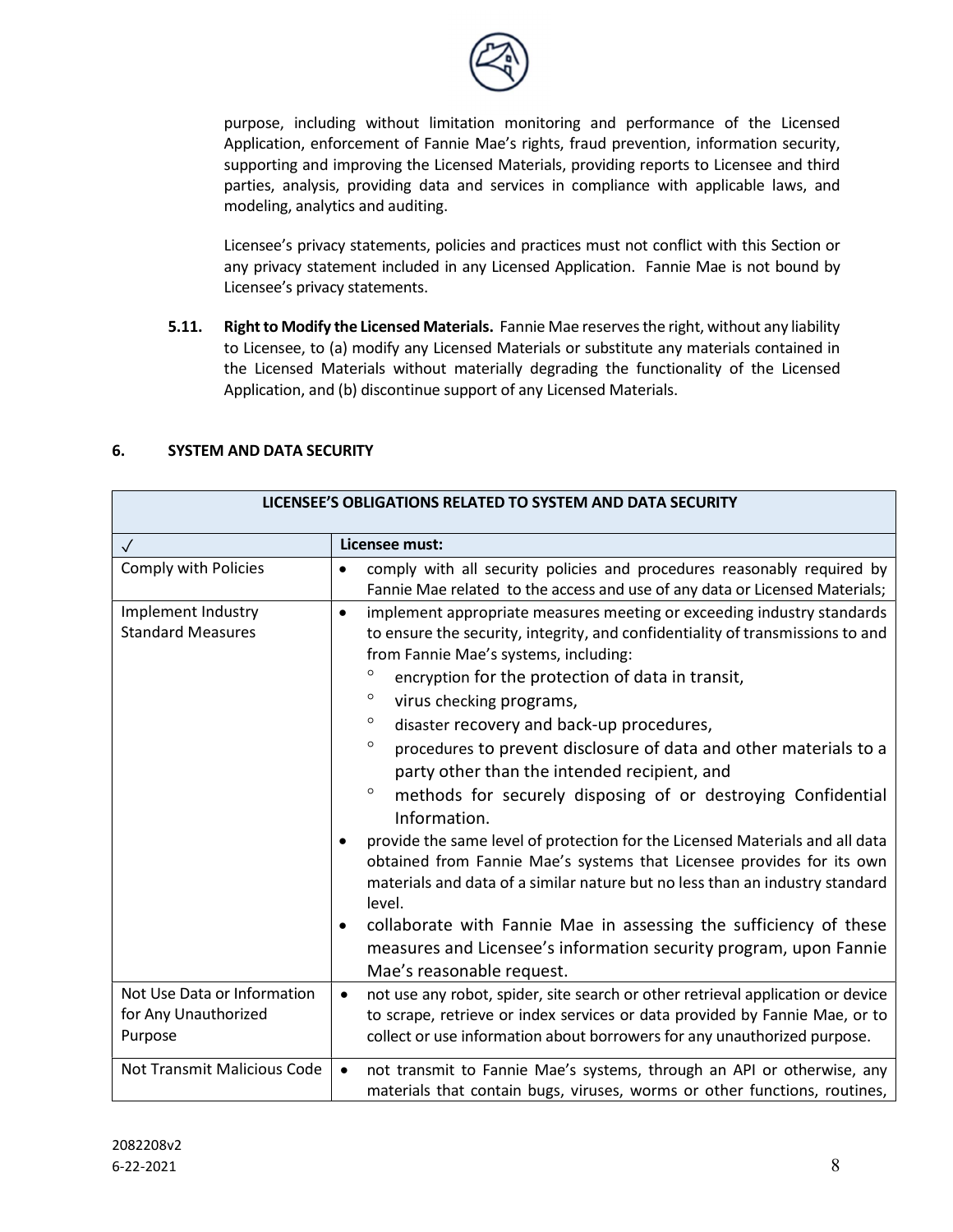

| LICENSEE'S OBLIGATIONS RELATED TO SYSTEM AND DATA SECURITY                 |
|----------------------------------------------------------------------------|
| devices or instructions which may create any unauthorized access or        |
| damage to, or interruption in the functioning of, the Licensed Application |
| or Fannie Mae's systems.                                                   |

Fannie Mae may remove from Fannie Mae's systems any material transmitted by Licensee that Fannie Mae determines is in violation of law or the Agreement or that Fannie Mae determines may lead to a Performance Incident or Data Breach. Fannie Mae has no obligation to remove, screen, police, edit or monitor any data or other material generated by Licensee or its Related Parties.

### 7. SUPPORT

- 7.1. Fannie Mae Support. During the hours posted on the applicable Fannie Mae internet site or otherwise provided to Licensee, Fannie Mae personnel will be available to Licensee via the Fannie Mae Technology Support Center to respond to technical questions regarding the functionality of the Licensed Application and to help Licensee identify, verify and resolve Performance Incidents caused by the Licensed Materials.
- 7.2. Consulting and Other Services. Fannie Mae may provide certain consulting, implementation, training, installation, integration and other services to Licensee. All such services are provided on an "as-is" basis without warranty of any kind.

### 8. FEES, TAXES AND BILLING

Licensee must pay all applicable fees and charges listed in any Schedule or related rate sheet. Fannie Mae may increase or decrease such charges on 20 days' prior notice to Licensee. Licensee's continued use of the applicable Licensed Materials constitutes Licensee's acceptance of any such adjustments. Payment is due upon receipt of invoice. Taxes related to Licensee's access to or use of the Licensed Application are the responsibility of Licensee.

### 9. DISCLAIMER

THE LICENSED MATERIALS ARE PROVIDED TO LICENSEE 'AS IS' WITHOUT REPRESENTATIONS, WARRANTIES OR PROMISES OF ANY KIND. FANNIE MAE AND ITS THIRD-PARTY LICENSORS SPECIFICALLY DISCLAIM ALL WARRANTIES, WHETHER EXPRESS OR IMPLIED, INCLUDING THE IMPLIED WARRANTIES OF MERCHANTABILITY AND FITNESS FOR A PARTICULAR PURPOSE, WARRANTIES ARISING FROM COURSE OF DEALING OR COURSE OF PERFORMANCE, AND ANY WARRANTIES OF TITLE, NON-INFRINGEMENT AND QUIET ENJOYMENT. FANNIE MAE DOES NOT WARRANT THAT ALL OR ANY PORTION OF THE LICENSED APPLICATION WILL PERFORM WITHOUT INTERRUPTION OR ERROR OR IN COMPLIANCE WITH LAWS, THAT ALL PERFORMANCE INCIDENTS WILL BE CORRECTED, THAT THE LICENSED MATERIALS WILL MEET LICENSEE'S REQUIREMENTS OR OPERATE IN THE CONFIGURATION WHICH LICENSEE MAY SELECT FOR USE, OR THAT DATA OR OTHER INFORMATION GENERATED BY OR STORED IN THE LICENSED APPLICATION WILL BE ACCURATE OR COMPLETE.

### 10. LIMITATION OF LIABILITY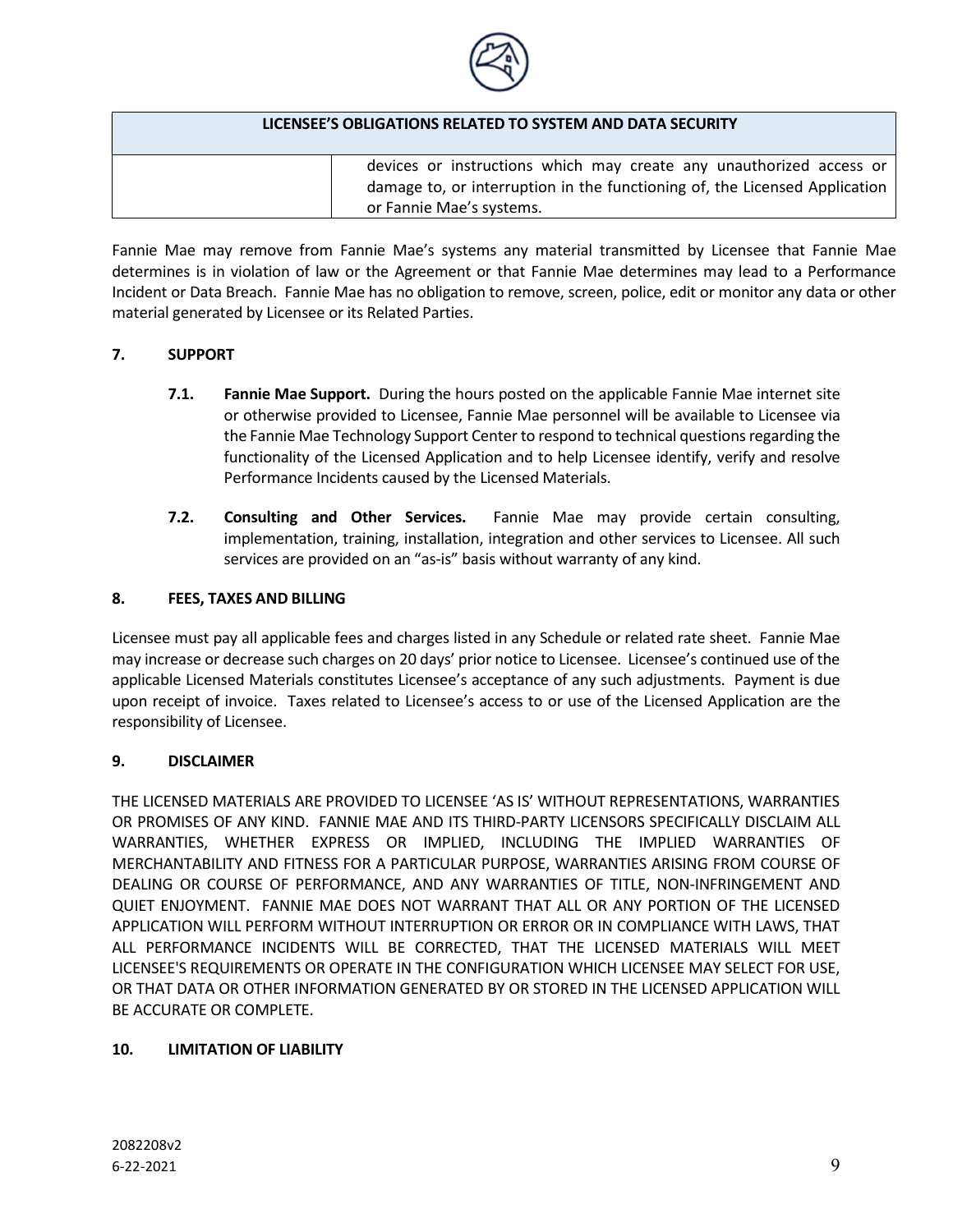

- 10.1. WHEN LICENSED MATERIALS ARE PROVIDED AT NO CHARGE. IF FANNIE MAE IS PROVIDING THE LICENSED MATERIALS TO LICENSEE AT NO CHARGE, THEN, TO THE MAXIMUM EXTENT PERMITTED BY APPLICABLE LAW, IN NO EVENT WILL FANNIE MAE OR ITS THIRD-PARTY LICENSORS OR THEIR RESPECTIVE RELATED PARTIES HAVE ANY LIABILITY UNDER OR IN CONNECTION WITH THE AGREEMENT TO LICENSEE OR ANYONE CLAIMING UNDER OR THROUGH LICENSEE, WHETHER FOR DIRECT, INDIRECT, PUNITIVE, EXEMPLARY, INCIDENTAL, CONSEQUENTIAL OR SPECIAL DAMAGES, OR FOR ANY LOST PROFITS, BUSINESS INTERRUPTION LOSSES, LOSSES OF GOODWILL, SAVINGS OR DATA REGARDLESS OF THE FORM OF ACTION, WHETHER IN CONTRACT, TORT (INCLUDING NEGLIGENCE, DUTY TO WARN AND STRICT LIABILITY IN TORT) OR OTHERWISE, EVEN IF THE DAMAGES SUFFERED OR INCURRED BY THE INJURED PARTY WERE FORESEEABLE.
- 10.2 WHEN LICENSED MATERIALS ARE PROVIDED FOR A FEE. IF FANNIE MAE IS PROVIDING THE LICENSED MATERIALS TO LICENSEE FOR A FEE, THEN, TO THE MAXIMUM EXTENT PERMITTED BY APPLICABLE LAW, IN NO EVENT WILL FANNIE MAE OR ITS THIRD-PARTY LICENSORS OR THEIR RESPECTIVE RELATED PARTIES HAVE ANY LIABILITY UNDER OR IN CONNECTION WITH THE AGREEMENT TO LICENSEE OR ANYONE CLAIMING UNDER OR THROUGH LICENSEE (A) FOR ANY PUNITIVE, EXEMPLARY, INCIDENTAL, INDIRECT, CONSEQUENTIAL OR SPECIAL DAMAGES, OR FOR ANY LOST PROFITS, BUSINESS INTERRUPTION LOSSES, LOSSES OF GOODWILL, SAVINGS OR DATA; OR (B) IN AN AMOUNT, IN THE AGGREGATE FOR ALL CLAIMS, THAT EXCEEDS THE LESSER OF (x) THE TOTAL FEES ACTUALLY PAID BY LICENSEE TO FANNIE MAE UNDER THE AGREEMENT DURING THE TWELVE-MONTH PERIOD IMMEDIATELY PRECEDING THE OCCURRENCE OF THE EVENT GIVING RISE TO LIABILITY AND (y) \$25,000, REGARDLESS OF THE FORM OF ACTION, WHETHER IN CONTRACT, TORT (INCLUDING NEGLIGENCE, DUTY TO WARN AND STRICT LIABILITY IN TORT) OR OTHERWISE, EVEN IF THE DAMAGES SUFFERED OR INCURRED BY THE INJURED PARTY WERE FORESEEABLE.
- 10.3 THE LIMITATIONS CONTAINED IN THIS SECTION 10 REPRESENT THE PARTIES' AGREEMENT AS TO THE ALLOCATION OF RISK BETWEEN THEM AND FORM AN ESSENTIAL BASIS OF THE BARGAIN BETWEEN THE PARTIES.

### 11. CLAIMS OF INFRINGEMENT

11.1. If a third party asserts a claim against Licensee or its Related Parties alleging that their possession or use of the Licensed Materials in compliance with the Agreement infringes an intellectual property right of a third party that arises or is enforceable under the laws of the United States or, if in Fannie Mae's opinion such a claim is likely to be made, Fannie Mae may at its expense, (a) procure for Licensee the right to continue to access and use the Licensed Materials, (b) replace the Licensed Materials to avoid infringement, (c) modify the Licensed Materials to avoid infringement, or (d) terminate the relevant license(s) and Schedule(s) without Fannie Mae having any liability to Licensee relating to such termination. THE PROVISIONS IN THIS SECTION 11 ARE LICENSEE'S SOLE AND EXCLUSIVE REMEDIES AND FANNIE MAE'S SOLE LIABILITIES AND OBLIGATIONS FOR ANY CLAIMS BROUGHT AGAINST LICENSEE OR ITS RELATED PARTIES ALLEGING INTELLECTUAL PROPERTY INFRINGEMENT.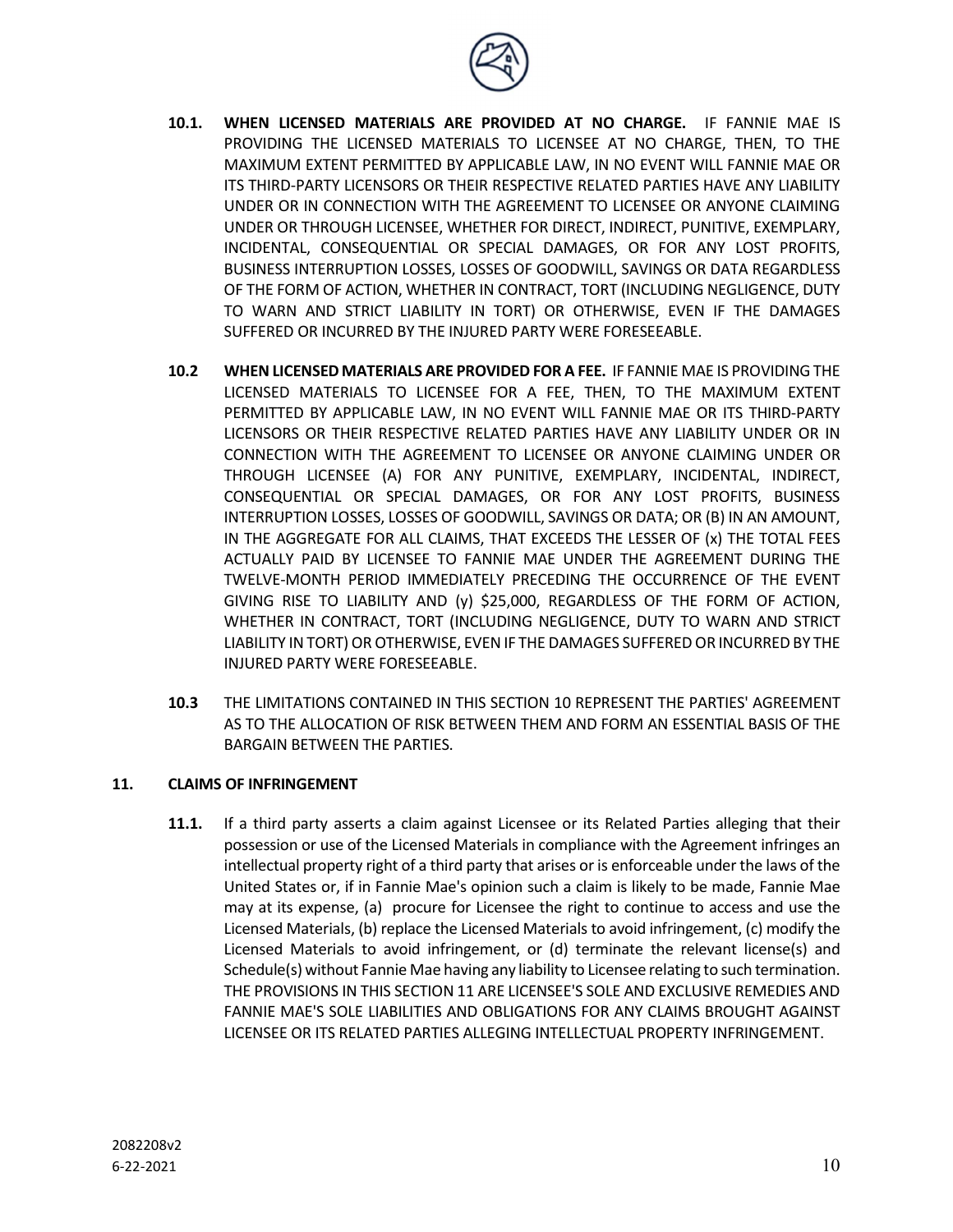| $\checkmark$ | Fannie Mae (and its Third-Party Licensors) have no obligation to the extent that any claim of<br>infringement is based upon Licensee's: |  |
|--------------|-----------------------------------------------------------------------------------------------------------------------------------------|--|
|              | access or use of the Licensed Materials in violation of the Agreement,                                                                  |  |
|              | integration, modification or marking of the Licensed Materials, or any portion of the                                                   |  |
|              | Licensed Materials, where, in the absence of such integration, modification or marking,                                                 |  |
|              | the Licensed Materials would not be infringing (unless such integration, modification or                                                |  |
|              | marking has been specifically authorized in writing by Fannie Mae),                                                                     |  |
|              | use of the Licensed Materials in combination with other software, documentation,<br>$\bullet$                                           |  |
|              | hardware or data, if use without such software, documentation, hardware or data would                                                   |  |
|              | not be infringing,                                                                                                                      |  |
|              | use of a superseded version of the Licensed Materials if infringement could have been<br>$\bullet$                                      |  |
|              | avoided by the use of the current version provided by Fannie Mae,                                                                       |  |
|              | use of the Licensed Materials in practicing any infringing process,<br>٠                                                                |  |
|              | use of the Licensed Materials in a manner for which they were not designed,                                                             |  |
|              | activities after Fannie Mae has notified Licensee that Fannie Mae believes such activities                                              |  |
|              | may result in such infringement,                                                                                                        |  |
|              | designs, specifications or instructions, or<br>٠                                                                                        |  |
|              | use of any marks, including without limitation Fannie Mae's Marks, in violation of the<br>$\bullet$                                     |  |
|              | Selling Guide, where Licensee is an SF Lender, or of Appendix A, where Licensee is not.                                                 |  |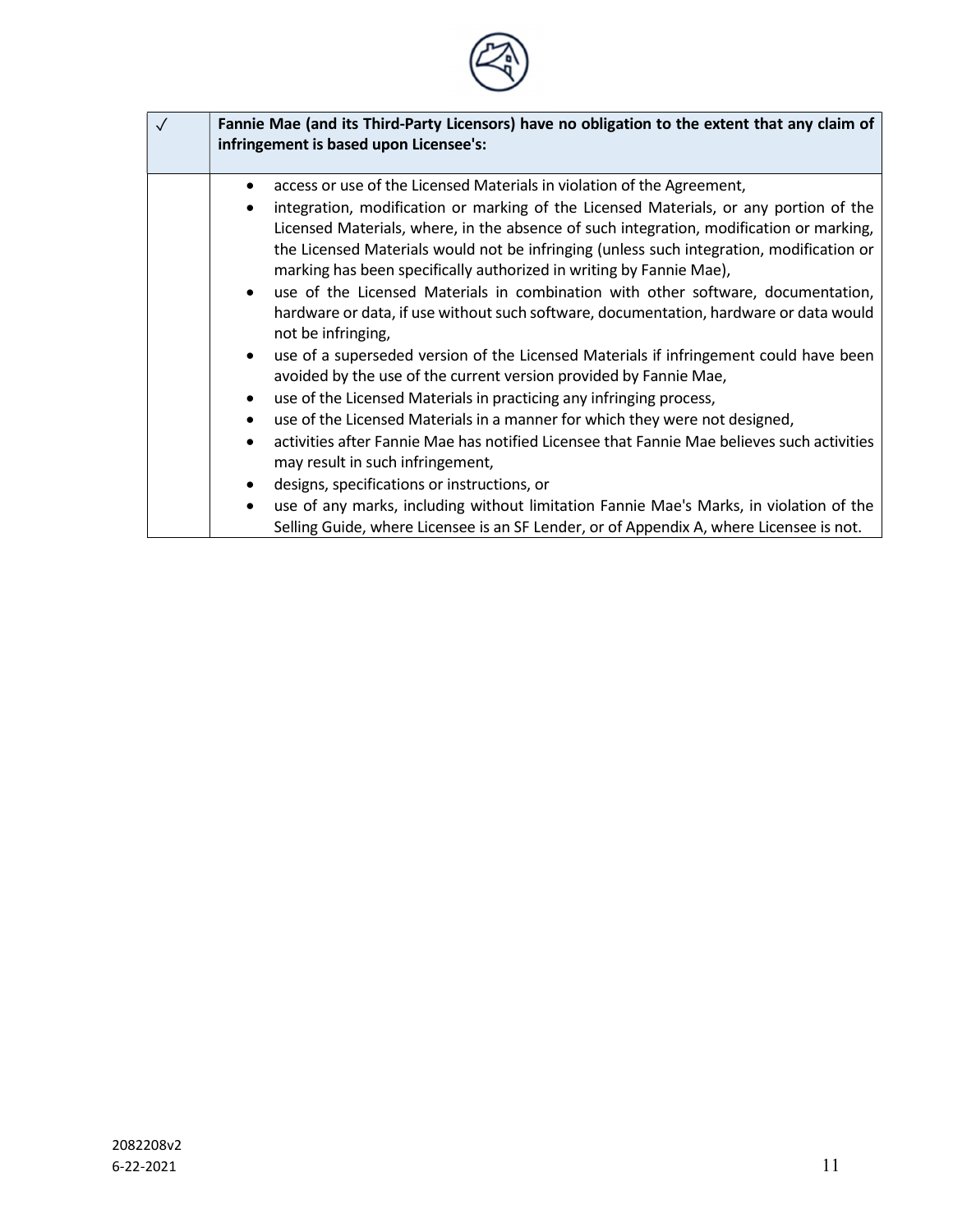

# 12. TERM AND TERMINATION

| <b>TERM AND TERMINATION</b>                        |                                                                                                                                                                                                                                                                                                                                                                                                                                                                                                                                                                                                                                                                                                                                                                                                                                                                                                                                                                                                                                                                                                                                                                                                                                                                                                                                                                                                                                                                                                                                                                                                                                                                                                                                                                                                                                                              |
|----------------------------------------------------|--------------------------------------------------------------------------------------------------------------------------------------------------------------------------------------------------------------------------------------------------------------------------------------------------------------------------------------------------------------------------------------------------------------------------------------------------------------------------------------------------------------------------------------------------------------------------------------------------------------------------------------------------------------------------------------------------------------------------------------------------------------------------------------------------------------------------------------------------------------------------------------------------------------------------------------------------------------------------------------------------------------------------------------------------------------------------------------------------------------------------------------------------------------------------------------------------------------------------------------------------------------------------------------------------------------------------------------------------------------------------------------------------------------------------------------------------------------------------------------------------------------------------------------------------------------------------------------------------------------------------------------------------------------------------------------------------------------------------------------------------------------------------------------------------------------------------------------------------------------|
| <b>Topic</b>                                       | <b>Description</b>                                                                                                                                                                                                                                                                                                                                                                                                                                                                                                                                                                                                                                                                                                                                                                                                                                                                                                                                                                                                                                                                                                                                                                                                                                                                                                                                                                                                                                                                                                                                                                                                                                                                                                                                                                                                                                           |
| Term                                               | The Agreement will remain in effect until terminated as provided in the Agreement<br>(or any applicable Schedule with respect to a Licensed Application).                                                                                                                                                                                                                                                                                                                                                                                                                                                                                                                                                                                                                                                                                                                                                                                                                                                                                                                                                                                                                                                                                                                                                                                                                                                                                                                                                                                                                                                                                                                                                                                                                                                                                                    |
| Termination                                        | • Fannie Mae may terminate these Master Terms or any Schedules at any time<br>and without cause (i) with respect to any approved seller-servicer upon 60 days'<br>prior written notice and (ii) with respect to a party that is not an approved seller-<br>servicer, immediately upon written notice to the other party.<br>• Any Licensee may terminate the Master Terms or any Schedules at any time, for<br>any reason, upon 30 days' prior written notice to Fannie Mae.<br>In addition, Fannie Mae may terminate the Master Terms or any Schedule(s) or<br>suspend or terminate Licensee's access to and use of one or more Licensed<br>Applications immediately upon written notice to Licensee if:<br>Licensee has committed a breach of the Master Terms or any<br>Schedules or its Lender Contract (if applicable),<br>$\circ$<br>Licensee attempts to cause or causes a Licensed Application or<br>Fannie Mae system to malfunction or suffer damage,<br>$\circ$<br>Licensee enters into any proceeding that relates to insolvency or<br>protection of creditor's rights,<br>$\circ$<br>Licensee's Mortgage Selling and Servicing Contract with Fannie Mae<br>is suspended or terminated in whole or in part,<br>$\circ$<br>Fannie Mae determines that it no longer has the right to provide a<br>Third-Party Application to Licensee,<br>$\circ$<br>in accordance with Section 11.1, or<br>$\circ$<br>in accordance with Section 13 ("Issued Bulletins; Amendments").<br>• At Fannie Mae's sole discretion, Licensee may be given the opportunity to cure<br>a breach that Fannie Mae determines to be curable. In such case, the cure<br>period will run for 30 days from receipt of the notice of the breach, or such time<br>as Fannie Mae allows in the notice, provided that Licensee diligently pursues the<br>cure throughout that period. |
| Survival                                           | Neither party will have any continuing obligations to the other upon the effective<br>date of termination except that any provisions of the Agreement that contemplate                                                                                                                                                                                                                                                                                                                                                                                                                                                                                                                                                                                                                                                                                                                                                                                                                                                                                                                                                                                                                                                                                                                                                                                                                                                                                                                                                                                                                                                                                                                                                                                                                                                                                       |
|                                                    | effectiveness,<br>"Additional<br>Provisions"<br>continuing<br>including<br>their<br>and<br>"Unauthorized Representations" in Section 3, Sections 4, 5.2 through 5.11, 7<br>through 10, "Survival" and "Certain Licensee Termination Obligations" in Section<br>12, Section 13 and Sections A1 through A10 of Appendix A, survive any termination<br>of the Master Terms or a Schedule.                                                                                                                                                                                                                                                                                                                                                                                                                                                                                                                                                                                                                                                                                                                                                                                                                                                                                                                                                                                                                                                                                                                                                                                                                                                                                                                                                                                                                                                                       |
| Certain Licensee<br><b>Termination Obligations</b> | Upon termination of the Master Terms or any individual Schedule, Licensee must<br>(a) return or destroy all copies of Confidential Information received in connection<br>with the Master Terms or the terminated Schedule(s), (b) immediately cease<br>accessing and using the applicable Licensed Materials, and (c) destroy all copies of<br>the associated documentation delivered (or made available) by Licensee. Upon                                                                                                                                                                                                                                                                                                                                                                                                                                                                                                                                                                                                                                                                                                                                                                                                                                                                                                                                                                                                                                                                                                                                                                                                                                                                                                                                                                                                                                  |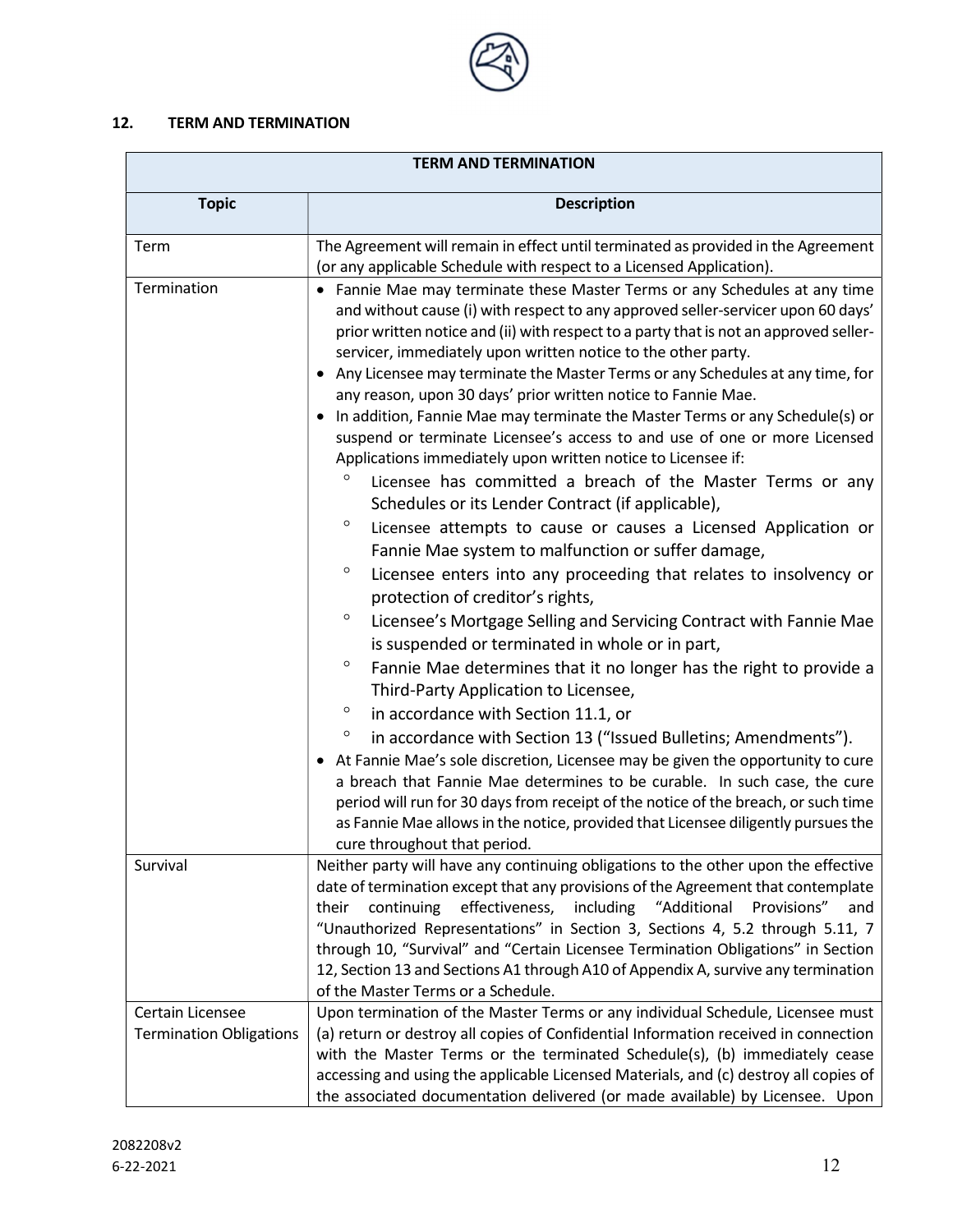

# TERM AND TERMINATION

request from Fannie Mae, Licensee must have a duly authorized officer of Licensee certify Licensee's compliance with this section.

# 13. GENERAL PROVISIONS

| <b>GENERAL PROVISIONS</b>       |                                                                                                                                                                                                                                                                                                                                                                                                                                                                                                                |
|---------------------------------|----------------------------------------------------------------------------------------------------------------------------------------------------------------------------------------------------------------------------------------------------------------------------------------------------------------------------------------------------------------------------------------------------------------------------------------------------------------------------------------------------------------|
| <b>Topic</b>                    | <b>Description</b>                                                                                                                                                                                                                                                                                                                                                                                                                                                                                             |
| <b>Notices</b>                  | All notices must be in writing (with electronic mail or Fannie Mae postings to Fannie<br>Mae internet sites deemed to be a "writing" for this purpose) and delivered by (a)<br>hand, (b) a reputable overnight courier (fees prepaid), (c) first class United States<br>mail, registered or certified mail, return receipt requested (postage prepaid), (d)<br>electronic mail, or (e) posting by Fannie Mae to an applicable Fannie Mae internet<br>site.                                                     |
|                                 | Any notice directed to Fannie Mae shall be addressed to "Fannie Mae Legal<br>Department, Attn: Official Contract Notice," at Fannie Mae's corporate<br>headquarters or to an e-mail address confirmed in writing by Fannie Mae as valid<br>for receipt of notices. Except as provided in (e) above, any notice directed to<br>Licensee shall be addressed to a Corporate Administrator at an address or<br>electronic mail address provided to Fannie Mae by Licensee or Licensee's<br>corporate headquarters. |
| Issued Bulletins;<br>Amendments | Fannie Mae may issue hard-copy bulletins or electronic bulletins (via electronic<br>mail or posted to an applicable Fannie Mae internet site) amending the Agreement<br>on a prospective basis, effective on the date specified by Fannie Mae in the<br>bulletin.                                                                                                                                                                                                                                              |
|                                 | Fannie Mae will issue each bulletin at least 20 calendar days before its effective<br>date, except for bulletins granting license rights in additional licensed applications<br>and those relating to software and other materials provided by Third-Party<br>Licensors, which Fannie Mae may issue at any time prior to their effective date.                                                                                                                                                                 |
|                                 | In addition, upon suspension or termination of Licensee's Mortgage Selling and<br>Servicing Contract with Fannie Mae, whether in whole or in part, Fannie Mae may<br>amend the Agreement by providing written notice to Licensee, and the terms<br>included in such notice will be effective immediately. Any decision to amend the<br>Agreement upon suspension or termination of Licensee's Mortgage Selling and<br>Servicing Contract is at Fannie Mae's sole discretion.                                   |
|                                 | Licensee may reject any bulletin by providing written notice to Fannie Mae within<br>15 calendar days after receipt of such bulletin, or within 7 calendar days after<br>receipt of a written notice amending Licensee's Agreement, in which case Fannie<br>Mae may terminate the Agreement or any affected Schedule(s) effective as of the                                                                                                                                                                    |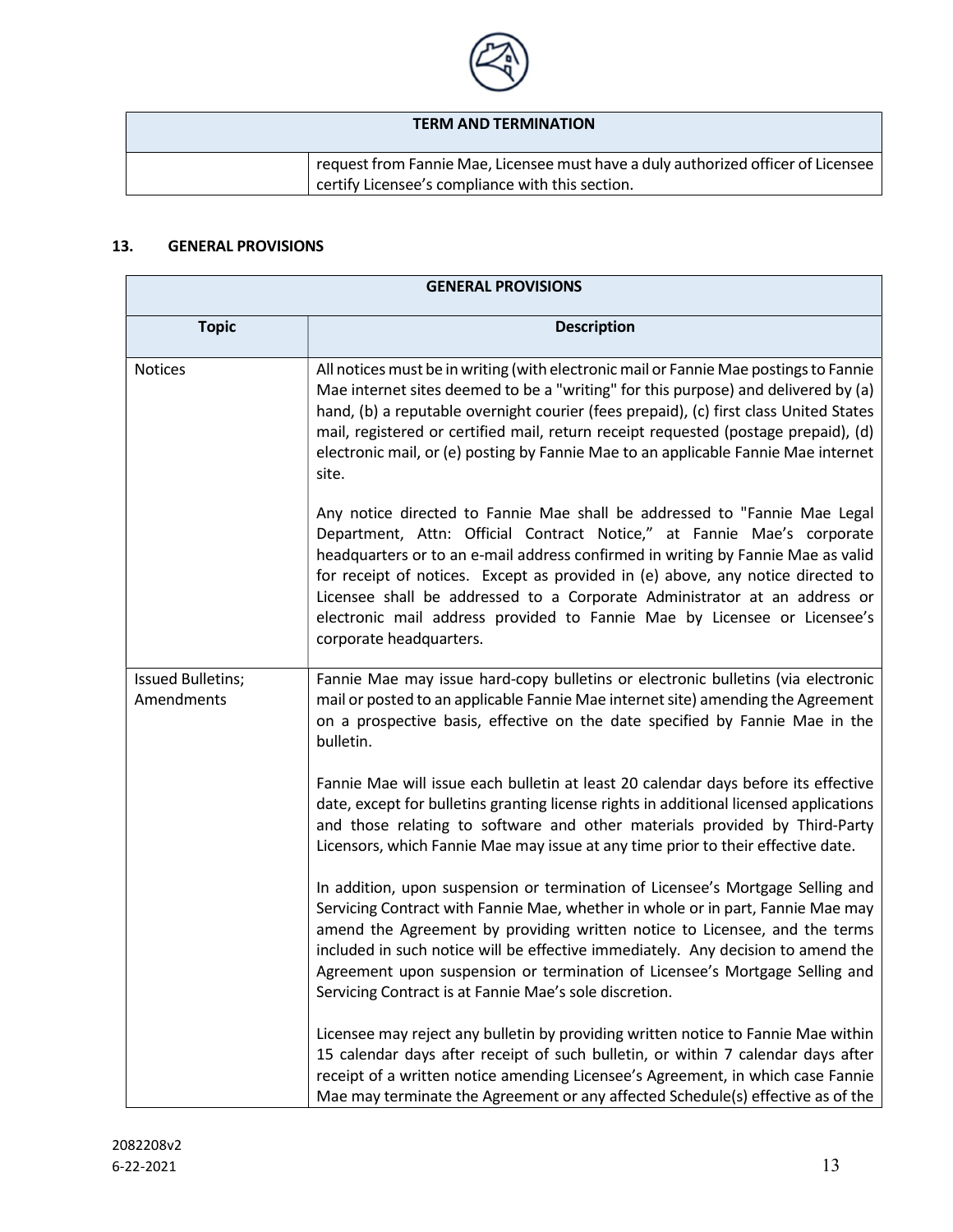

| <b>Topic</b>                                 | <b>Description</b>                                                                                                                                                                                                                                                                                                                                                                                                                                                                                                                                                                                                                                |
|----------------------------------------------|---------------------------------------------------------------------------------------------------------------------------------------------------------------------------------------------------------------------------------------------------------------------------------------------------------------------------------------------------------------------------------------------------------------------------------------------------------------------------------------------------------------------------------------------------------------------------------------------------------------------------------------------------|
|                                              | effective date of the bulletin or written notice. Unless Licensee provides such<br>rejection notice within the 15-day period, Licensee is deemed to have accepted<br>such amendments, and such amendments will form part of the Agreement as of<br>the effective date of such bulletin or written notice. Licensee's continued use of<br>any affected Licensed Application is an acknowledgment of its acceptance.                                                                                                                                                                                                                                |
|                                              | Otherwise, the terms of the Agreement may be amended solely by a writing<br>executed by a duly authorized representative of each party to be bound thereby.<br>The Agreement may not be amended by any purchase order or other written<br>instrument submitted by Licensee, whether or not formally rejected by Fannie<br>Mae.                                                                                                                                                                                                                                                                                                                    |
| Entire Agreement;<br>Priority                | The Agreement constitutes the complete and exclusive statement of the<br>agreement between the parties regarding the subject matter of each Schedule (or,<br>if no Schedule has been entered into, regarding access to Fannie Mae's technology<br>and systems), and supersedes all prior or contemporaneous communications,<br>proposals or agreements, oral or written, relating to the subject matter of the<br>Agreement.                                                                                                                                                                                                                      |
|                                              | Without further action on the part of either party, any (a) schedules entered into<br>pursuant to such agreement(s) are deemed to be Schedules under the Master<br>Terms and (b) references in any Schedules and associated forms to "Licensed<br>Software" are deemed to be references to "Licensed Application." If there is any<br>conflict between a term or condition of any Schedule and the Master Terms, the<br>term or condition contained in the Schedule will take precedence over the<br>conflicting term or condition of the Master Terms, but only in connection with the<br>Licensed Materials that are governed by that Schedule. |
| Jurisdiction; Waiver of<br><b>Jury Trial</b> | All disputes between the parties that cannot be settled by mutual agreement must<br>be resolved solely and exclusively in the courts located within the state of New<br>York, and each party hereby consents to the jurisdiction of such courts and<br>irrevocably waives any objections thereto, including on the basis of improper<br>venue or forum non conveniens.                                                                                                                                                                                                                                                                            |
|                                              | EACH OF THE PARTIES IRREVOCABLY WAIVES ALL RIGHT TO TRIAL BY JURY IN ANY<br>LEGAL PROCEEDING ARISING OUT OF OR RELATING TO THE AGREEMENT.                                                                                                                                                                                                                                                                                                                                                                                                                                                                                                         |
| Third-Party<br><b>Beneficiaries</b>          | Applicable Third-Party Licensors are intended beneficiaries of the Agreement and<br>may rely upon and directly enforce the terms and conditions of the Agreement to<br>the extent it affects their rights or obligations. There are no other third party<br>beneficiaries of the Agreement.                                                                                                                                                                                                                                                                                                                                                       |
| U.S. Government                              | If Licensee is any unit or agency of the U.S. Government, the Licensed Materials are<br>provided as "commercial computer software" and "commercial computer<br>software documentation," respectively, under FAR 12.212 and, accordingly, use,<br>duplication, and disclosure of the Licensed Materials by the U.S. Government is<br>subject to restrictions set forth in the Agreement.                                                                                                                                                                                                                                                           |

**The State**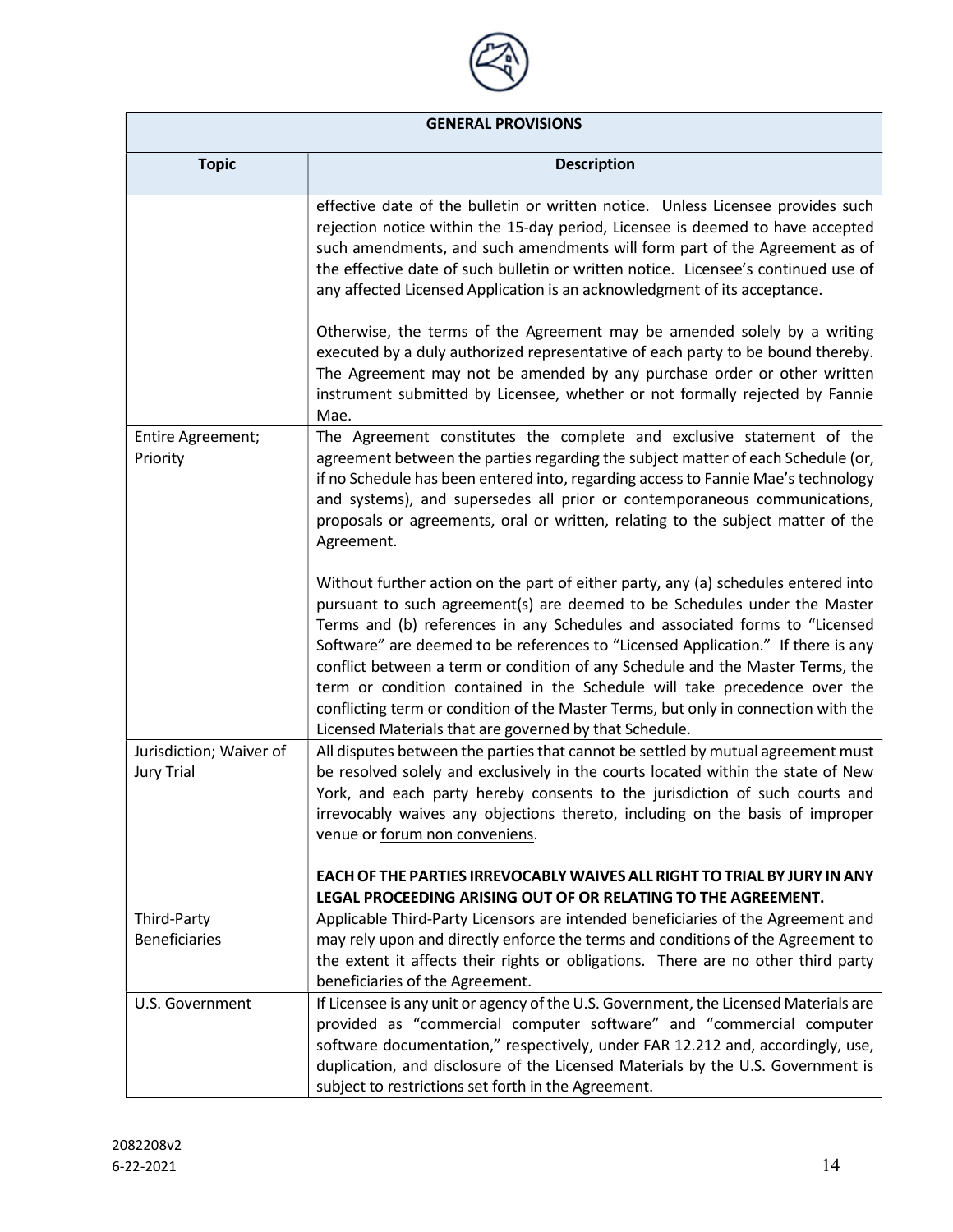

| <b>GENERAL PROVISIONS</b>  |                                                                                                                                                                                                                                                                                                                                                                                       |
|----------------------------|---------------------------------------------------------------------------------------------------------------------------------------------------------------------------------------------------------------------------------------------------------------------------------------------------------------------------------------------------------------------------------------|
| <b>Topic</b>               | <b>Description</b>                                                                                                                                                                                                                                                                                                                                                                    |
| <b>Foreign Users</b>       | Licensee must ensure that the Licensed Materials are not used by any national<br>(citizen or lawful permanent resident) of "Country Group E," as that term is<br>defined by the Export Administration Regulations, 15 C.F.R. 740 et. seq., nor may<br>Licensee take any steps to facilitate such use.                                                                                 |
| No Implied Waiver          | No term, provision or clause of the Agreement will be deemed waived and no<br>breach excused unless such waiver or excuse is in writing and executed by a duly<br>authorized representative of the party to be bound by it. Any waiver by a party of<br>a breach by the other party does not constitute a consent to, waiver of, or excuse<br>for any different or subsequent breach. |
| <b>Independent Parties</b> | The parties are independent contractors. Nothing in the Agreement will be<br>construed to make the parties partners, joint venturers, representatives or agents<br>of each other, nor may either party so represent to any third person. Third-Party<br>Providers and Fannie Mae are not partners, joint venturers, representatives or<br>agents of each other.                       |

# Appendix A

If Licensee is not an SF Lender, then: (a) Appendix A is applicable and is expressly incorporated by reference, and (b) Licensee must comply with the provisions in this Appendix A. If Licensee is an SF lender, then Appendix A is not applicable and does not form part of this Agreement

### A1. Definitions

"Confidential Information" means information disclosed by or on behalf of Fannie Mae relating to technical specifications; product development strategy and activity; pricing and financial information; designs; unpublished patent applications; inventions; improvements; writings and other works of authorship; drawings; models; software (including source code and object code); algorithms; flow charts; and all other documentation or information of a confidential, proprietary, or trade secret nature which a reasonable person would recognize as such, or which is specifically designated as confidential, and any compilation or summary of this information. Confidential Information includes nonpublic personal information and the Licensed Materials.

"Losses" means losses, damages, penalties, settlements, liabilities, judgments, claims, counterclaims, defenses, actions, costs, expenses, attorney's fees, and other legal fees.

### A2. Trade Name and Trademarks

Subject to the limitations set forth below, Fannie Mae grants to Licensee a nonexclusive, royalty-free, nonassignable and non-sublicensable license to use and display the Fannie Mae Marks within the United States, its territories and possessions, solely in connection with the sale, offering for sale, advertising and rendering of Licensee's financial services and for the purposes of making truthful, accurate, and nonmisleading references to Fannie Mae or Fannie Mae's products or services. As such, Licensee may not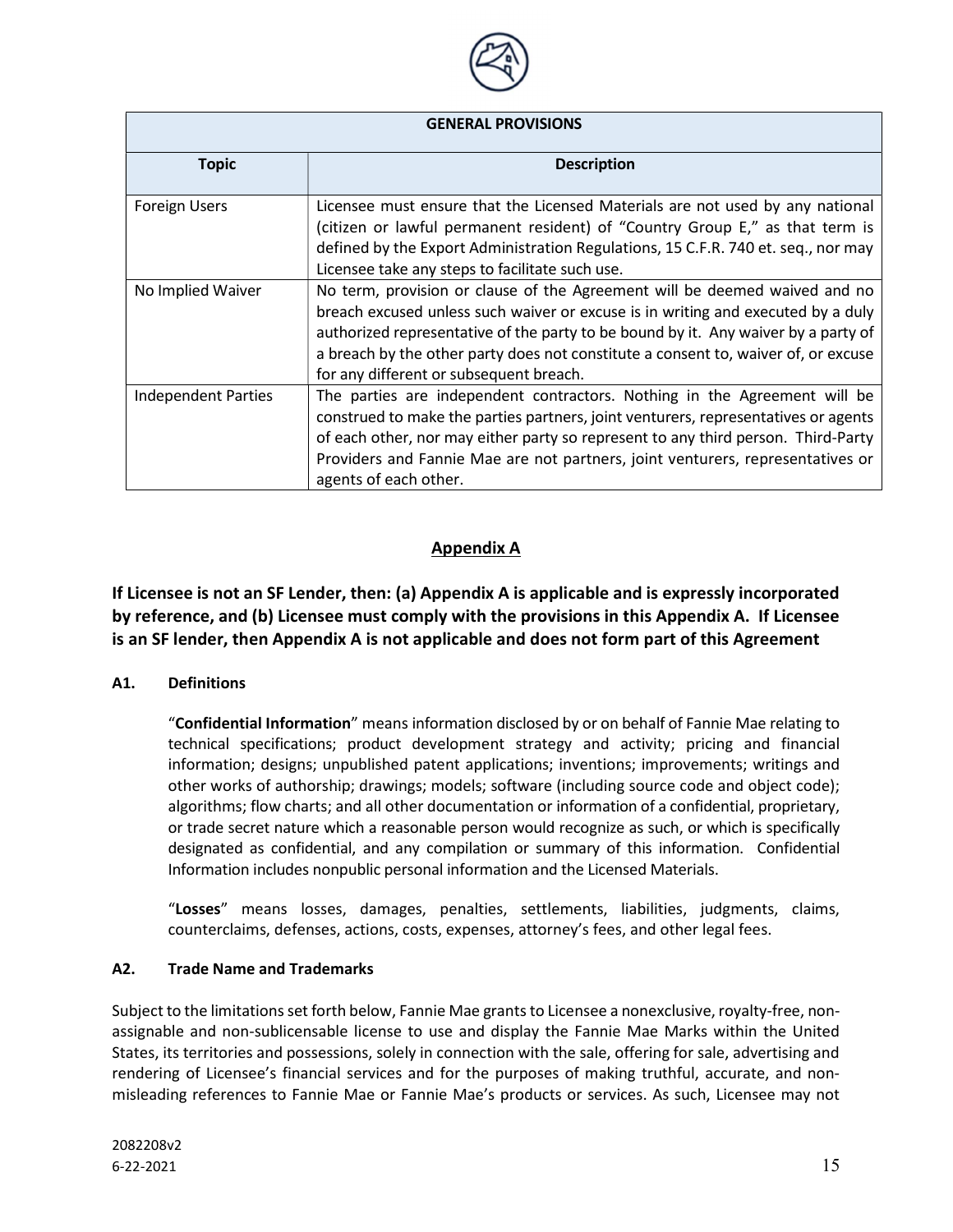

register, use or refer to a domain name that contains the Fannie Mae name, a Fannie Mae Mark, or any derivation of a Fannie Mae name or Mark, to conduct or promote its own activities.

| <b>TERMS RELATED TO LICENSE TO USE FANNIE MAE MARKS</b>                   |                                                                                                                                                                                                                                                                                                                                                                                                                                                                     |
|---------------------------------------------------------------------------|---------------------------------------------------------------------------------------------------------------------------------------------------------------------------------------------------------------------------------------------------------------------------------------------------------------------------------------------------------------------------------------------------------------------------------------------------------------------|
| <b>Topic</b>                                                              | <b>Description</b>                                                                                                                                                                                                                                                                                                                                                                                                                                                  |
| <b>Exclusions from License</b>                                            | This license does not apply to Fannie Mae's House-on-the-Hill logo or any<br>other corporate logos, slogans or tag lines used by Fannie Mae to identify itself<br>in the marketplace. This license does not give Licensee any additional right,<br>title, or interest in any Fannie Mae Marks.                                                                                                                                                                      |
| Marks Belong Entirely to<br>Fannie Mae                                    | Licensee using Fannie Mae's Marks agrees that Fannie Mae's Marks are<br>distinctive, famous Marks that are valid, enforceable, and belong entirely to<br>Fannie Mae.                                                                                                                                                                                                                                                                                                |
| No Endorsement by<br>Fannie Mae                                           | Use of the Marks by Licensee, and of the Fannie Mae name in particular, may<br>not in any way state or imply that Fannie Mae has endorsed Licensee's<br>products or services, nor constitute co-branded marketing by Licensee.                                                                                                                                                                                                                                      |
| No Confusion                                                              | Licensee may not use the Marks in the promotion of its products or services<br>in a way that is likely to cause confusion, mistake or likely to deceive the public<br>about the actual source or sponsor of the products or services.                                                                                                                                                                                                                               |
| Services and Products to<br><b>Comply with Applicable</b><br>Requirements | Licensee's right to use Fannie Mae Marks under this license is conditioned on<br>Licensee's agreement that the nature and quality of all services that it<br>provides, offers, or sells in connection with its use of the Marks will meet<br>industry standards and comply with Fannie Mae's requirements.<br>Licensee may use a Mark only in connection with the particular products or<br>services for which Fannie Mae uses the Mark or for which Fannie Mae has |
|                                                                           | registered (or applied to register) to use the particular Mark. If Licensee is not<br>certain about the characteristics of the products or services for which the<br>particular Mark is to be used, it should request clarification from Fannie Mae.                                                                                                                                                                                                                |
| No Right to Challenge                                                     | Licensee has no right to challenge the validity or enforceability of the Marks,<br>to sublicense the use of any the Marks, or to benefit from the value of any<br>goodwill that might be created by Licensee's use of the Marks.                                                                                                                                                                                                                                    |
| Fannie Mae's Remedies                                                     | If Fannie Mae believes that Licensee's referencing of Fannie Mae Marks does<br>not comply with the requirements in this Agreement, Fannie Mae may require<br>Licensee to immediately either comply with the Agreement or discontinue use<br>of the Marks. If appropriate, Fannie Mae may pursue equitable remedies,<br>including specific performance or injunctive relief, to remedy Licensee's<br>breach.                                                         |
| Termination                                                               | The license to use the Marks is terminated automatically when this<br>Agreement is terminated or, as applied to a Licensed Application, when<br>Licensee's license in the Licensed Application is terminated.                                                                                                                                                                                                                                                       |
|                                                                           | Fannie Mae also may terminate the license to use the Marks in connection<br>with a default under this Agreement or if there is a material breach of the<br>Fannie Mae trademark license, even if Fannie Mae decides not to terminate<br>this Agreement in whole or in part.                                                                                                                                                                                         |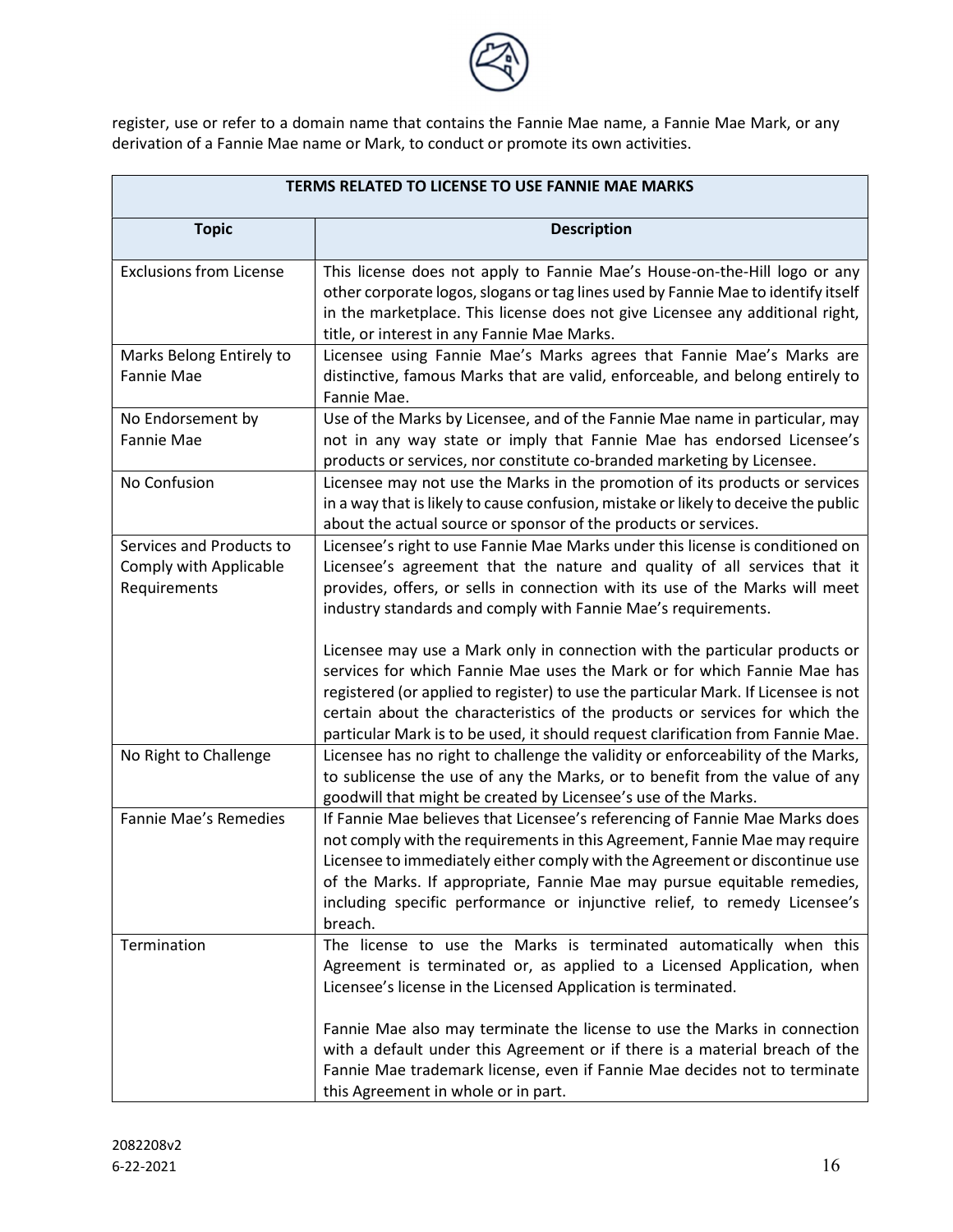

# A3. Confidentiality of Information; Nonpublic Personal Information; Data Breaches and Procedures

All Confidential Information disclosed by Fannie Mae will be considered the property of Fannie Mae (or applicable third-party owner or Third Party Licensor, as applicable).

| <b>Topic</b>                 | <b>Description</b>                                                                                                                                                                                                                                                                                                                                                                                                                                                                                                                                                                                                                                                                                                                                                                                                                                                                                                                                                                                                                                                                                                                                                                                                                                                                                                                                                                                                                                                                                                                                                                                                                                                                                                                                                                                                                                                                                                                                                                                                                                                                                                                                |
|------------------------------|---------------------------------------------------------------------------------------------------------------------------------------------------------------------------------------------------------------------------------------------------------------------------------------------------------------------------------------------------------------------------------------------------------------------------------------------------------------------------------------------------------------------------------------------------------------------------------------------------------------------------------------------------------------------------------------------------------------------------------------------------------------------------------------------------------------------------------------------------------------------------------------------------------------------------------------------------------------------------------------------------------------------------------------------------------------------------------------------------------------------------------------------------------------------------------------------------------------------------------------------------------------------------------------------------------------------------------------------------------------------------------------------------------------------------------------------------------------------------------------------------------------------------------------------------------------------------------------------------------------------------------------------------------------------------------------------------------------------------------------------------------------------------------------------------------------------------------------------------------------------------------------------------------------------------------------------------------------------------------------------------------------------------------------------------------------------------------------------------------------------------------------------------|
| Licensee<br>Responsibilities | Licensee must:<br>Take appropriate steps to ensure the security, integrity, and confidentiality of<br>Confidential Information and must comply with all relevant applicable laws<br>and regulations, including laws protecting borrower privacy.<br>Not disclose Confidential Information to third parties, without Fannie Mae's<br>$\bullet$<br>prior written approval, except on a need-to-know basis to Licensee's partners,<br>affiliates, officers, employees, directors, contractors, counsels, agents or<br>representatives, provided they are subject to confidentiality obligations at<br>least as stringent as those set forth in this Section A3.<br>Not use Confidential Information in any way that could be viewed as a conflict<br>$\bullet$<br>of interest, a breach of confidentiality or privacy, or the gaining of an unfair<br>advantage from the relationship with Fannie Mae.<br>Implement commercially reasonable measures meeting or exceeding industry<br>$\bullet$<br>standards to ensure the security, integrity, and confidentiality of Confidential<br>Information, including using industry-standard encryption for data in transit<br>and virus checking programs designed to prevent the transmission and receipt<br>of viruses and other malicious code, implementing appropriate disaster<br>recovery and back-up procedures, implementing appropriate procedures to<br>prevent disclosure of data and other materials to a party other than the<br>intended recipient, and employing methods for securely disposing or<br>destroying such information.<br>$\circ$<br>These measures must meet, at least, the same level of protection that the<br>Receiving Party seeks for its own information of a similar nature.<br>$\circ$<br>Licensee must collaborate with Fannie Mae in assessing the sufficiency of<br>these measures and Licensee's information security program, upon<br>reasonable request.<br>Instruct its Related Parties who may receive Confidential Information about the<br>$\bullet$<br>requirements of this Section A3, and the processes and procedures necessary<br>to comply with them. |
| Restrictive Legends          | Licensee must abide by and reproduce and include any restrictive legend or<br>$\bullet$<br>proprietary rights notice that appears in or on any Confidential Information of<br>Fannie Mae or any Third-Party Licensor (or other third-party owner) that it is<br>authorized to reproduce.<br>Licensee also agrees that it will not remove, alter, cover or distort any<br>$\bullet$<br>trademark, trade name, copyright or other proprietary rights notices, legends,<br>symbols or labels appearing on or in any Confidential Information of Fannie Mae<br>or any Third-Party Licensor (or other third-party owner).                                                                                                                                                                                                                                                                                                                                                                                                                                                                                                                                                                                                                                                                                                                                                                                                                                                                                                                                                                                                                                                                                                                                                                                                                                                                                                                                                                                                                                                                                                                              |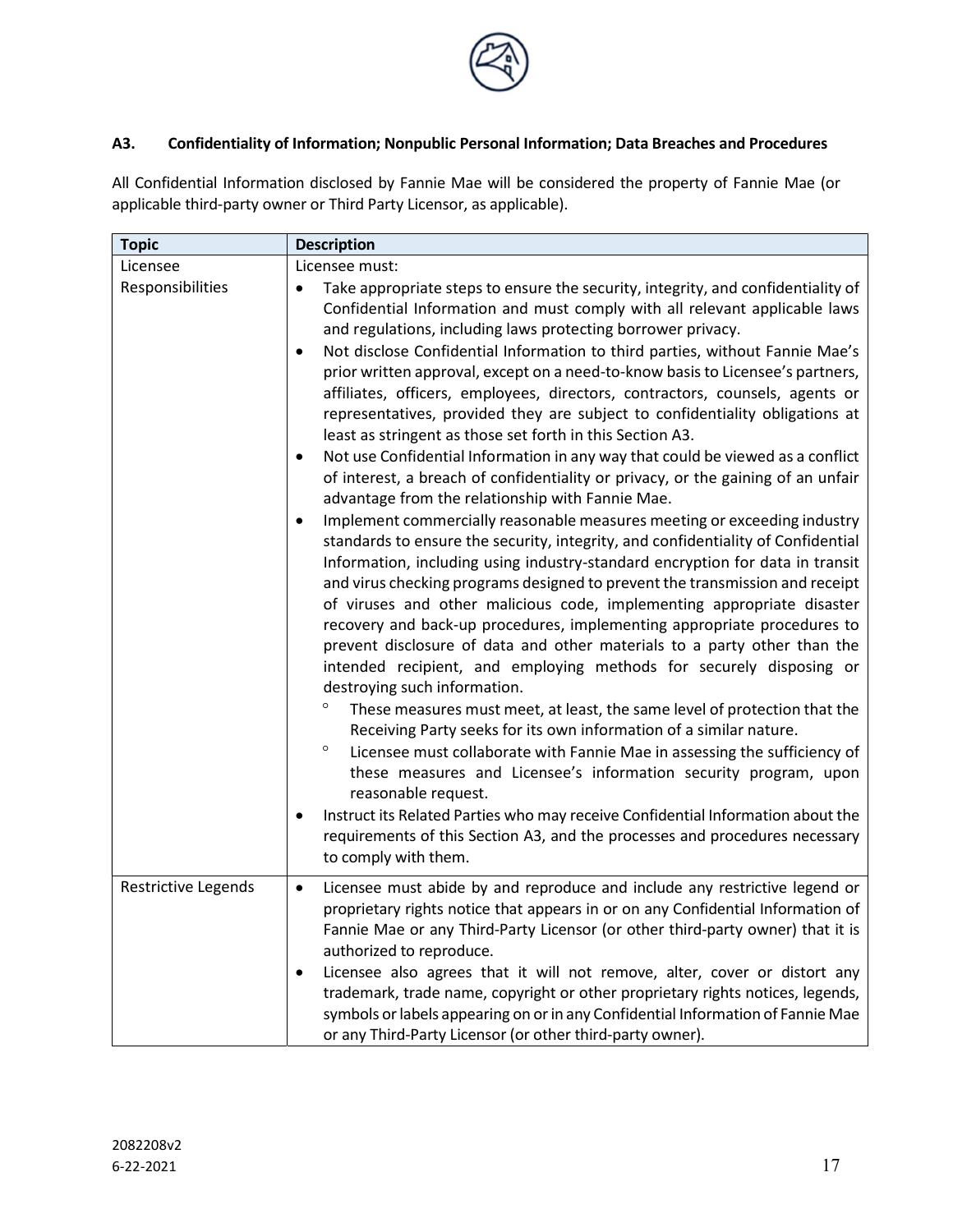

| Data Breach Response | Licensee must maintain a response program consistent with the requirements of                                                           |
|----------------------|-----------------------------------------------------------------------------------------------------------------------------------------|
| Program              | the Interagency Guidance on Response Programs for Unauthorized Access to                                                                |
|                      | Customer Information and Customer Notice, as published in the Federal Register,                                                         |
|                      | for all Fannie Mae mortgage loans.                                                                                                      |
| Required Actions in  | Licensee must address any Data Breach with prompt and effective corrective action,                                                      |
| Case of Data Breach  | including cooperation with Fannie Mae in the investigation and remediation of such                                                      |
|                      | Data Breach, as well as prompt disclosure and notification where legally required                                                       |
|                      | and taking all steps reasonably requested by Fannie Mae to mitigate the                                                                 |
|                      | consequences of such Data Breach. Licensee must fully cooperate with Fannie                                                             |
|                      | Mae to enable compliance with its legal and privacy incident management                                                                 |
|                      | obligations.                                                                                                                            |
| Notifications in     | Licensee must:                                                                                                                          |
| Connection with a    | provide written notice to the borrowers and any state agencies or other<br>$\bullet$                                                    |
| Data Breach          | bodies in accordance with privacy and data security breach laws;                                                                        |
|                      | maintain a copy of the notice in the individual mortgage loan file (if Licensee<br>$\bullet$                                            |
|                      | maintains the mortgage loan file);                                                                                                      |
|                      | notify Fannie Mae's Privacy Office (see E-1-03, List of Contacts in the Selling<br>$\bullet$                                            |
|                      | Guide) of any incident as soon as reasonably practicable via email. Notification                                                        |
|                      | must be within 72 hours if there is a data breach that                                                                                  |
|                      | $\circ$<br>affects 10 or more borrowers,                                                                                                |
|                      | $\circ$<br>requires notice to state agencies or other regulatory bodies                                                                 |
|                      | designated by privacy and data security breach laws, or                                                                                 |
|                      | $\circ$<br>involves the intentional unauthorized access or misuse of borrower                                                           |
|                      | NPI; and                                                                                                                                |
|                      | request permission from Fannie Mae's Privacy Office (see E-1-03, List of<br>٠                                                           |
|                      | Contacts in the Selling Guide) to use Fannie Mae's name if the Licensee                                                                 |
|                      | intends to refer to Fannie Mae in any notices sent to affected borrowers or                                                             |
|                      | regulatory agencies.                                                                                                                    |
|                      |                                                                                                                                         |
|                      | The written notice of a data breach to Fannie Mae's Privacy Office (see E-1-03, List<br>of Contacts in the Selling Guide) must include: |
|                      | a detailed description of the scope of the incident, including the number of                                                            |
|                      | impacted individuals and states where they reside;                                                                                      |
|                      | a description of the related NPI;<br>٠                                                                                                  |
|                      | the root cause (if known);<br>٠                                                                                                         |
|                      | the response plan; and<br>$\bullet$                                                                                                     |
|                      | a copy of the breach notice that the Licensee plans to send to the borrower(s)<br>$\bullet$                                             |
|                      | or an explanation as to why it is not sending a breach notice.                                                                          |
| Remedies             | Fannie Mae may seek immediate equitable relief to enjoin any unauthorized use                                                           |
|                      | or disclosure of Confidential Information, in addition to all other rights and                                                          |
|                      | remedies it may have at law or otherwise.                                                                                               |
| Exclusions           | The obligations in this Section do not apply to information that is or becomes                                                          |
|                      | public through no fault of Licensee, was previously known or is disclosed to                                                            |
|                      | Licensee free of any obligation to keep it confidential or is independently                                                             |
|                      | developed by Licensee without reference or access to the Confidential                                                                   |
|                      | Information.                                                                                                                            |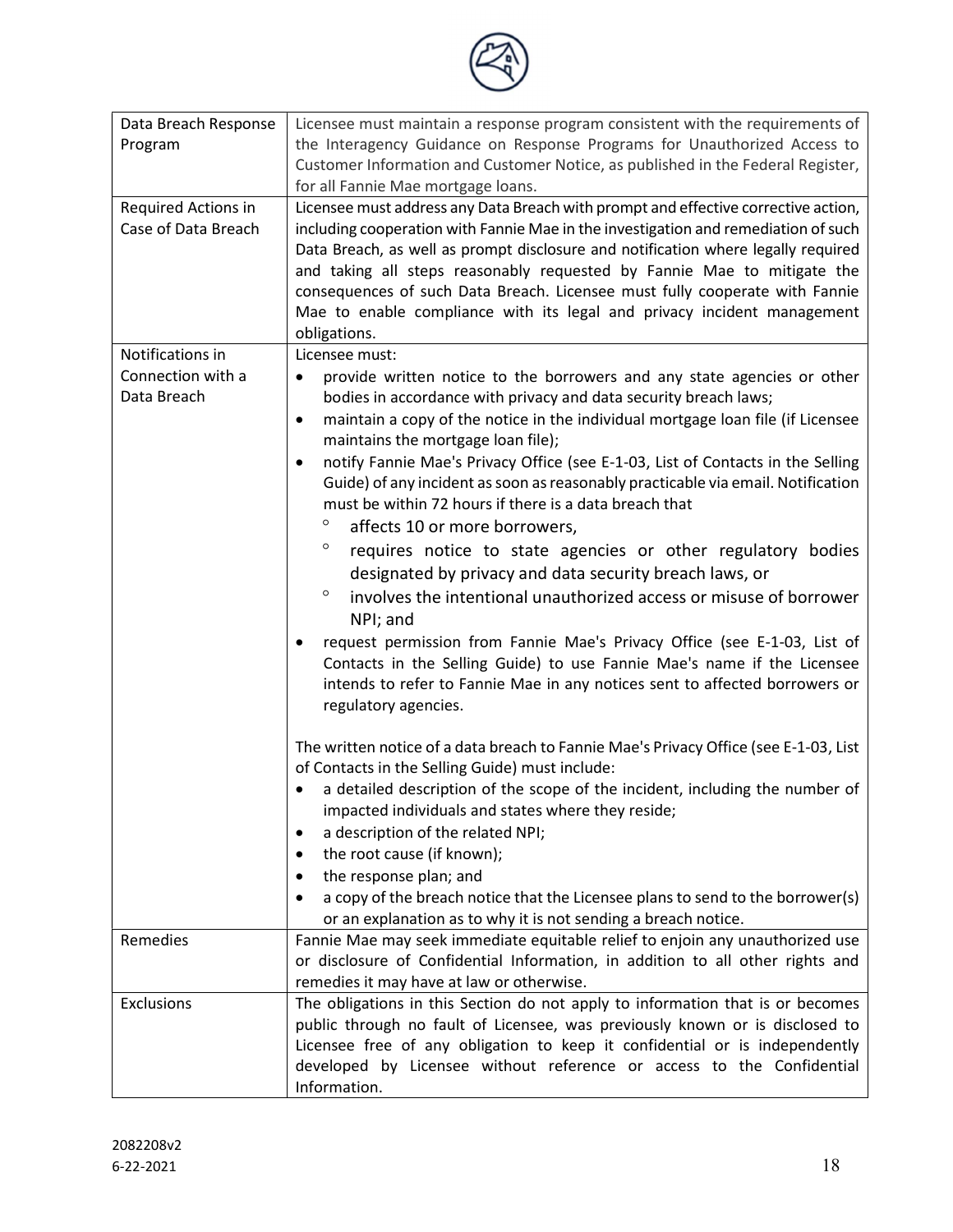

| Disclosure Required | The restrictions on disclosure to a third party do not apply to the extent Licensee                                                                                                                                                                                                                                                                                                                                                                                                                                                                                |
|---------------------|--------------------------------------------------------------------------------------------------------------------------------------------------------------------------------------------------------------------------------------------------------------------------------------------------------------------------------------------------------------------------------------------------------------------------------------------------------------------------------------------------------------------------------------------------------------------|
| by Applicable Law   | is required to disclose the Confidential Information by applicable law, provided                                                                                                                                                                                                                                                                                                                                                                                                                                                                                   |
|                     | that Licensee:                                                                                                                                                                                                                                                                                                                                                                                                                                                                                                                                                     |
|                     | uses all reasonable efforts to give Fannie Mae notice at least ten business days<br>prior to such disclosure, and                                                                                                                                                                                                                                                                                                                                                                                                                                                  |
|                     | discloses only that portion of the Confidential Information that Licensee's<br>$\bullet$<br>legal counsel determines is legally required to be furnished, and requests that<br>the information remain confidential.                                                                                                                                                                                                                                                                                                                                                |
|                     | This notice requirement is waived if Licensee is required by law to disclose<br>Confidential Information in response to a request from a governmental agency,<br>regulator or self-regulatory authority that has authority to regulate or oversee<br>Fannie Mae's business (including bank examiners, securities examiners, and<br>regulators' inspector general offices), so long as Licensee formally requests that<br>the Confidential Information be treated in confidence and exempt from Freedom<br>of Information Act and other open records laws requests. |

Fannie Mae may remove from Fannie Mae's systems any material transmitted by Licensee that Fannie Mae determines is in violation of law or the Agreement or that Fannie Mae determines may lead to a Performance Incident or Data Breach. Fannie Mae has no obligation to remove, screen, police, edit or monitor any data or other material generated by Licensee or its Related Parties.

# A4. Feedback on New Processes and Technologies, Technology Upgrades, or Service **Offerings**

Licensee may provide feedback in connection with a new process, technology, technology upgrade, or service offering yet to be released into production by Fannie Mae. The feedback may include comments and recommendations. When Licensee provides such feedback, it grants Fannie Mae an unlimited, worldwide, perpetual, and irrevocable license under Licensee's intellectual property rights, without duty to account, to disclose, incorporate, practice, deploy, or adapt such feedback.

# A5. Loan Quality, Loan Performance Data and NPI

Fannie Mae may at times share loan quality and loan performance data and other NPI with Licensee in compliance with permitted purposes outlined in the Gramm-Leach-Bliley Act and other applicable privacy laws. Licensee must use such data only for those limited permitted purposes.

# A6. Fannie Mae Obligations; Specific Transactions

Fannie Mae will not disclose confidential information received from Licensee in furtherance of this Agreement to a third party, except as required or permitted by law. For specific transactions or dealings, Licensee and Fannie Mae may enter into a separate written confidentiality agreement. This separate confidentiality agreement will control in case of conflict with the provisions of Section A3. Fannie Mae may also agree in a separate written agreement that the confidentiality obligations set forth in Section A3 will apply to Fannie Mae.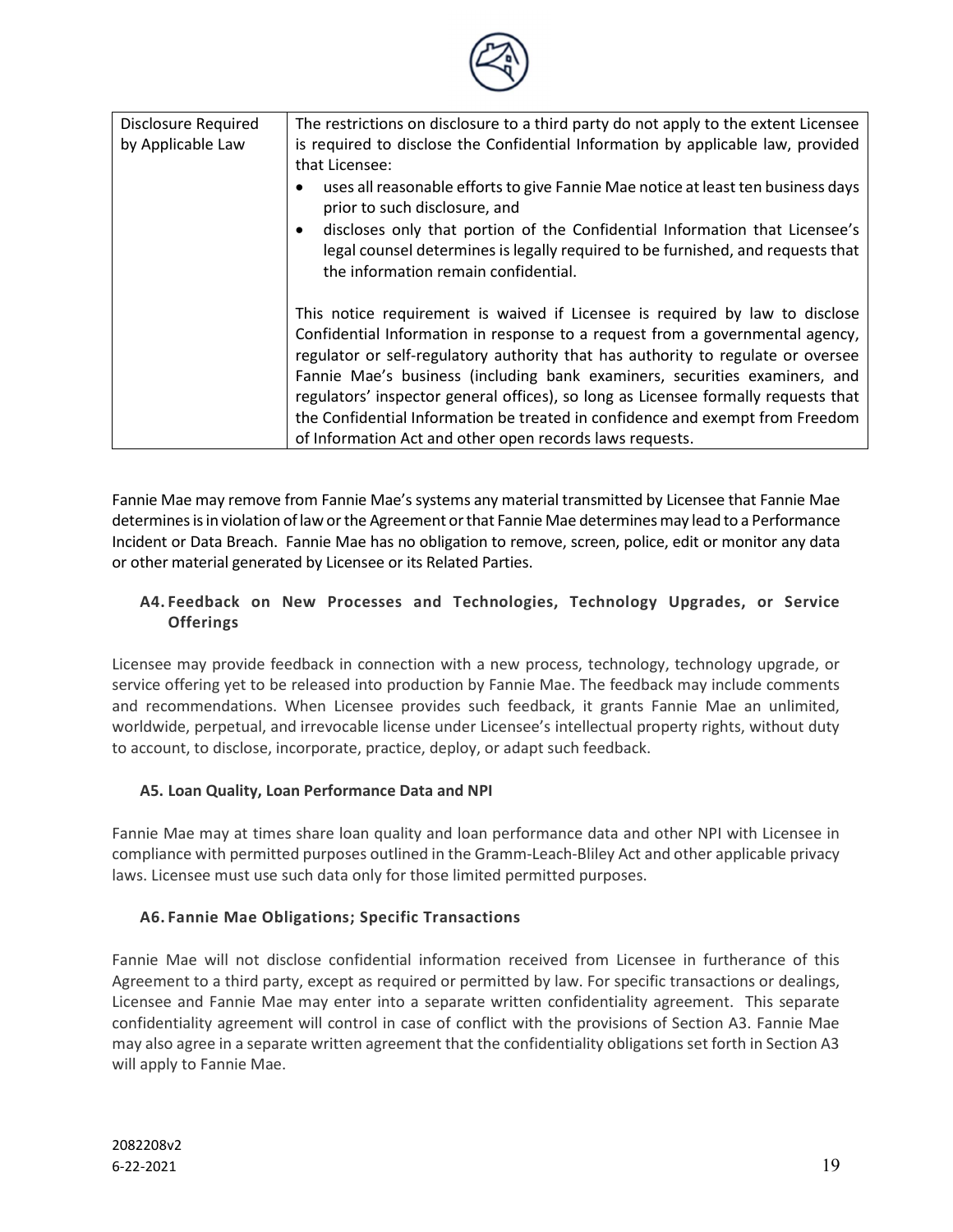

### A7. Compliance with Laws

Licensee must be aware of, and in full compliance with, all federal, state, and local laws (e.g., statutes, regulations, ordinances, administrative rules, and orders that have the effect of law, and judicial rulings and opinions), including those that apply to any of its origination, selling, or servicing practices or other business practices (including the use of technology) that may have a material effect on Fannie Mae. Among other things, this means that Licensee must comply with any applicable law that addresses fair housing, fair lending, equal credit opportunity, truth in lending, wrongful discrimination, appraisals, real estate settlement procedures, privacy, data security, escrow account administration, mortgage insurance cancellation, debt collection, credit reporting, electronic signatures or transactions, electronic notarization (including remote notarization), predatory lending, anti-money laundering, export, terrorist activity, communications decency, the importation and exportation of software and data, ability to repay, state community and marital property, or the enforcement of any of the terms of relevant mortgages. Licensee bears sole responsibility for complying with such laws, rules, regulations and conventions. Such compliance obligations shall in no event be considered imposed upon or shared by Fannie Mae or its Third-Party Licensors by virtue of Licensee's use of the Licensed Application.

### A8. Indemnification

Licensee must indemnify and hold harmless Fannie Mae, its Third-Party Licensors and each of the foregoing entities' affiliates, partners, successors and assigns and employees, officers, directors, agents, contractors and representatives individually when they are acting in their corporate capacity) harmless from and against all Losses that are based on, or result or arise from any third-party claim relating to (i) any breach of the Agreement (except to the extent the Losses resulted solely from Licensee following the written instructions of Fannie Mae relating to the claim or Fannie Mae or its Third-party Licensors directly caused such Fannie Mae Losses), (ii) activities that occur through the use of an Authentication Credential issued to Licensee, whether or not the activities were authorized by Licensee, (iii) any software, information or data submitted to Fannie Mae technology using an Authentication Credential issued to Licensee or submitted on behalf of Licensee, (iv) Licensee's use of the Licensed Materials in conjunction with any third-party software or system, (v) any defamatory or illegal material, or material that violates any right of a third party, that is transmitted to Fannie Mae systems using an Authentication Credential issued to Licensee.

# A9. Indemnification Procedures

The indemnities set forth above (i) apply regardless of whether Fannie Mae is a party to the lawsuit or other proceeding; or the claim, suit or proceeding has merit and (ii) do not modify or otherwise affect Fannie Mae's right to manage its defense for any claim, suit, or proceeding in accordance with its own judgment. If Fannie Mae chooses its own counsel, Licensee will still be obligated to the full extent of the indemnities set forth above, including paying the attorney's fees and costs of counsel selected by Fannie Mae. If Fannie Mae decides that its interests and Licensee's coincide, Fannie Mae may decide to cooperate with Licensee in a joint defense.

Unless otherwise expressly provided in the Agreement, Fannie Mae will determine without regard to "materiality" or similar limitations if there are any Fannie Mae Losses and the amount of all Fannie Mae Losses. All payments for indemnification are due within 60 days after written demand or if appealed, within 15 days after an appeal is denied. Fannie Mae may offset the amount of any unpaid indemnification payment due from Licensee against amounts Fannie Mae owes to Licensee.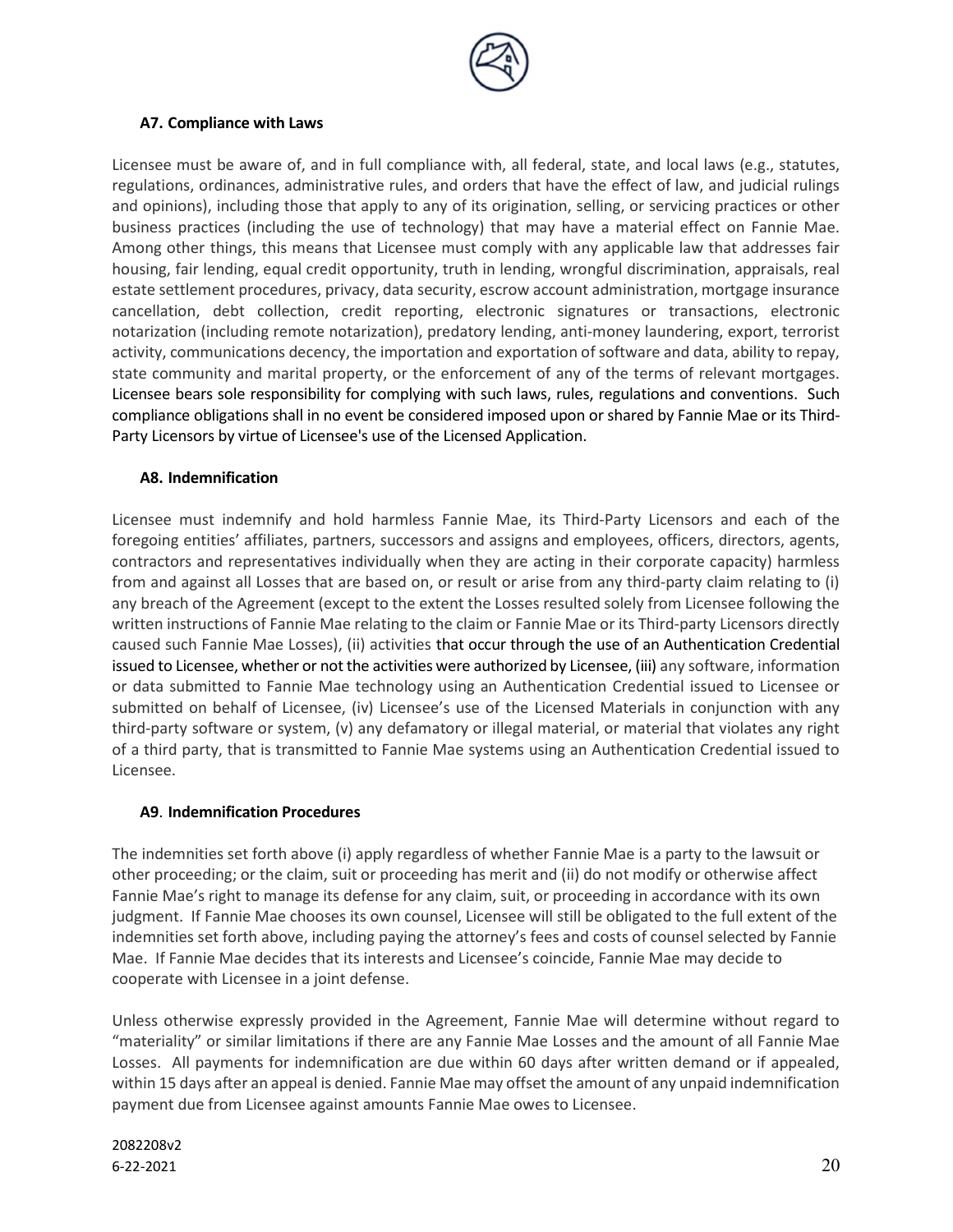

# A10. General Provisions

| <b>Topic</b>                                      | <b>Description</b>                                                                                                                                                                                                                                                                                                                |
|---------------------------------------------------|-----------------------------------------------------------------------------------------------------------------------------------------------------------------------------------------------------------------------------------------------------------------------------------------------------------------------------------|
| Severability                                      | If any provision of this Agreement is declared invalid or unenforceable, then, to the extent<br>possible, all of the remaining provisions of this Agreement will remain in full force and<br>effect.                                                                                                                              |
| Governing Law                                     | The Agreement is governed by and construed in accordance with the laws of New York,<br>without application of its conflicts of law rules.                                                                                                                                                                                         |
| Assignment                                        | Licensee may not assign this Agreement without Fannie Mae's prior written consent,<br>except by operation of law. Licensee must notify Fannie Mae within 30 days of any<br>assignment by operation of law. Fannie Mae reserves the right to terminate the<br>Agreement if no such notice is given or upon receipt of such notice. |
| <b>Electronic Signatures</b><br>and Transmissions | Electronic signatures, including faxed signatures and scanned copies of ink signatures, will<br>be deemed to be originals for all purposes, and the parties intend and agree to be legally<br>bound by such and other electronic transmissions between them.                                                                      |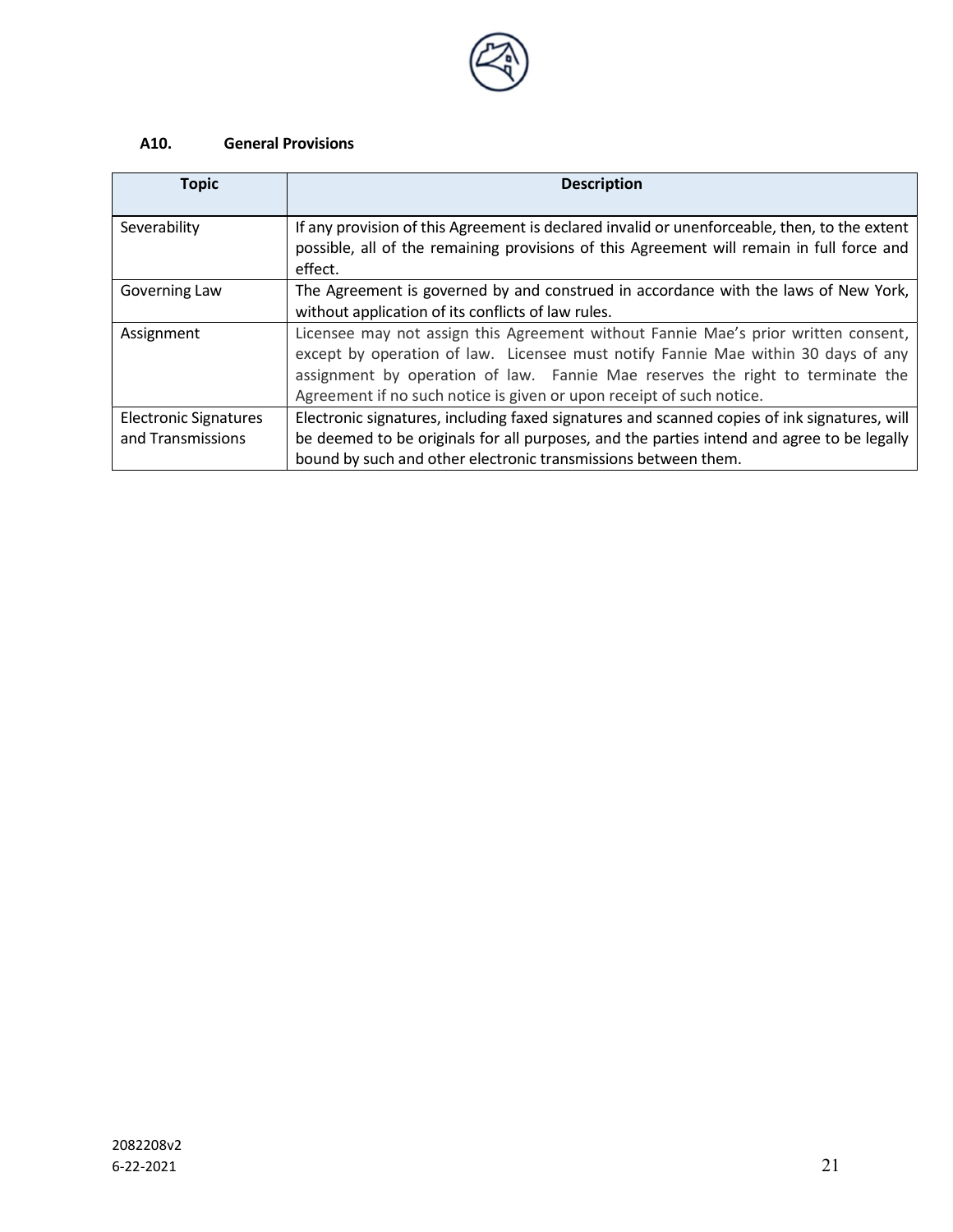#### **Software Subscription Agreement**

#### **SINGLE-FAMILY SERVICING APPLICATIONS** Schedule

#### Part I

#### LICENSED APPLICATION/ADDITONAL TERMS

- 1. Licensed Application. Fannie Mae licenses to Licensee one or more of the following applications, collectively known as the "Single-Family Servicing Applications," which include the following: ARM Index Value, Asset Management Network™ (with Home Saver Solutions Network™, File Transfer Portal, REO Notification and AMN REO Property Information), Cash Remittance System, eBoutique™, eTransfers, Fannie Mae Invoicing, Fannie Mae Connect™, HomePath® for Short Sales, Loan Quality Connect, MBS Online Reports Service, MBS Reporting, Message Manager, Property 360, REO Integration, Servicer's Reconciliation Facility™ (SURF™), Servicing Management Default Underwriter™ (SMDU™), Servicing Management Portal, Loan Servicing Data Utility (LSDU), Streamlined Mod Non-Eligible List, and any other application that provides similar functionality to that described in this Section, together with, as permitted, any API associated with an application referenced in, or subject to the terms of, this Schedule (each, a "**Licensed Application**") pursuant to this Schedule and the Master Terms and Conditions between Fannie Mae and Licensee (the "**Master Terms**") into which this Schedule is incorporated (together, the "**Agreement**"). As of the effective date of this Schedule, these applications provide certain loan servicing-related functionality, including functionality related to
	- a. ARM index values;
	- b. loan delinquencies and loss mitigation;
	- c. REO properties;
	- d. pre-foreclosure property inspections and preservation;
	- e. remittances to Fannie Mae;
	- f. servicing of reverse mortgages owned by Fannie Mae;
	- g. servicing transfers; charges and claims submitted by Fannie Mae;
	- h. short sales;
	- i. MBS pools;
	- j. MBS security balances;
	- k. requests for loan quality documentation;
	- l. homeowner's association and tax deficiency bills;
	- m. reconciliation tasks;
	- n. workout recommendations for delinquent loans;

2009334v3 07-06-2020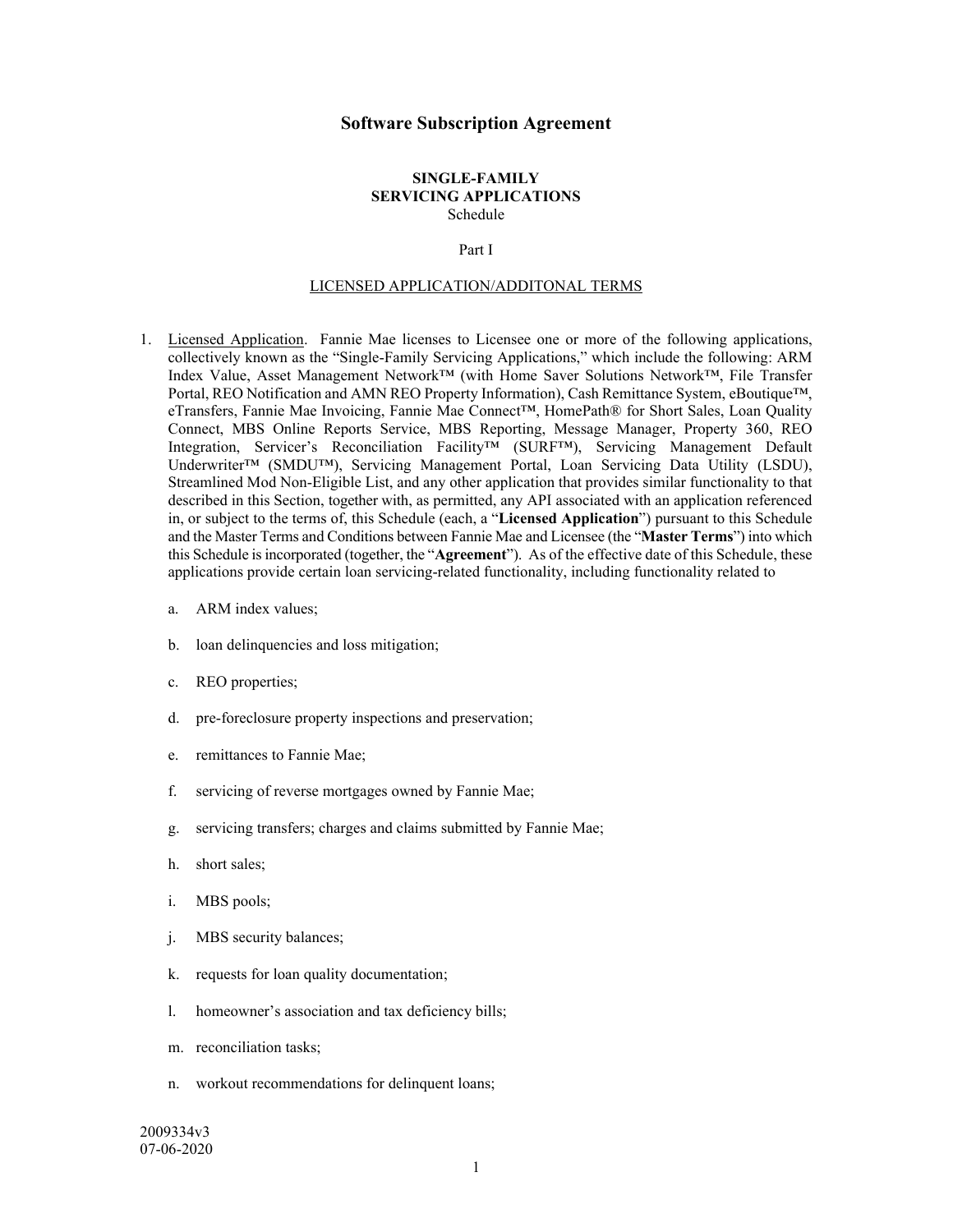- o. operational reports and document management;
- p. viewing and submission of loan activity;
- q. reconciliation of loan and cash positions; and
- r. eligibility for streamlined modifications.
- 2. ARM Index Value. The following terms apply with regard to ARM Index Value (the "Licensed Application" under this Section):
	- a. Restrictions on Use. ARM index value information is provided solely for Licensee's convenience and not for purposes of verifying the accuracy of or determining a correct index value or interest rate.
	- b. Disclaimer. Without limiting the generality of the warranty disclaimers in the Master Terms Section entitled "Disclaimer," Fannie Mae has no liability or responsibility for errors or omissions in, or any liability in connection with the use, misuse or release of, ARM index value information. The sources for each index are provided so that lenders may confirm the accuracy of the index values provided. Fannie Mae takes no responsibility for the selection of the correct index.
- 3. Cash Remittance System (CRS). The following term applies with regard to Cash Remittance System (the "Licensed Application" under this Section):

To use the Licensed Application, Licensee must specify the manner in which it will provide payment of remittances owed to Fannie Mae by completing either the Drafting Authorization Form, allowing Fannie Mae to draft Licensee's designated account for such remittances, or the Credit Card Payment Authorization Form, allowing Fannie Mae to process an automatic monthly charge to a credit/charge card specified by Licensee.

4. eTransfers. The following term applies with regard to eTransfers (the "Licensed Application" under this Section):

Licensee must ensure that the proper Licensee personnel review and approve information related to loan servicing transfers prior to submitting the transfer to the Licensed Application.

5. Fannie Mae Invoicing. The following term applies with regard to Fannie Mae Invoicing (the "Licensed Application" under this Section):

In the "Definitions" Section of the Master Terms, the definition of "Authorized User" is replaced with the following:

"**Authorized User**" means any (a) employee (b) contractor that is actively handling claims processing for Licensee or (c) system, who or that is registered by Licensee (or by Fannie Mae on Licensee's behalf), to use the Licensed Application and has been issued an active Authentication Credential. Licensee agrees that actions of Authorized Users are deemed to be actions of Licensee.

6. Lender Contract. Except as set forth in the Section of Part II of this Schedule entitled "Limited Waiver," Licensee's obligations related to its performance of servicing (and related charges) and repurchase are as set forth in the Lender Contract, as it may be modified and amended from time to time. Conflicts between the Licensed Application and the Fannie Mae Servicing Guide, as amended, restated, supplemented or otherwise modified from time to time, or other portions of the Lender Contract will be resolved in favor of the Fannie Mae Servicing Guide or other portions of the Lender Contract, including loan servicing requirements.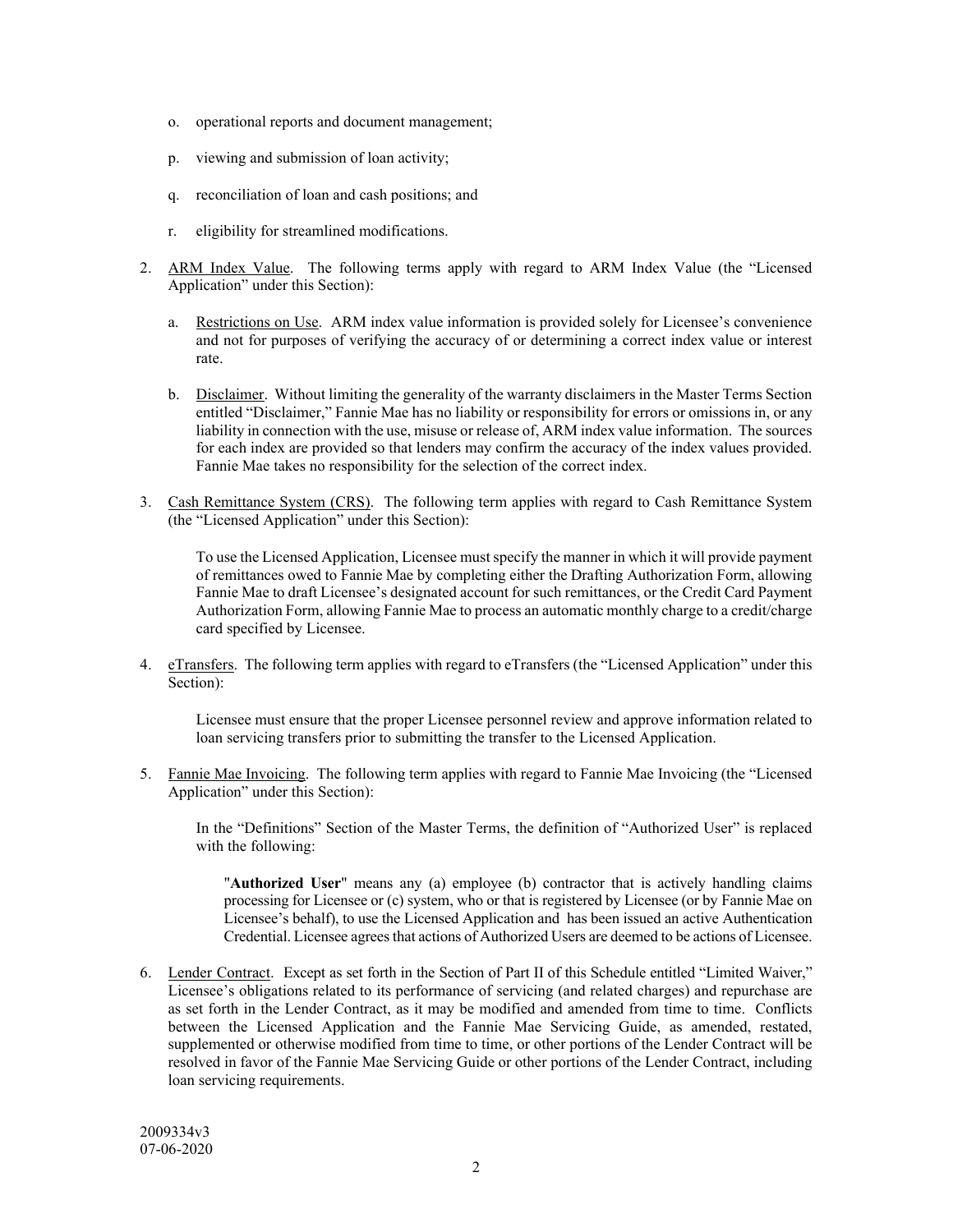- 7. Indemnification. Licensee's obligation to indemnify Fannie Mae as established in the Master Terms include indemnification in the event of any breach of Section 2 of Part I and 3 through 5, 7, 9, 10, 13, 14, 16 or 18 of Part II of this Schedule.
- 8. Survival. In addition to the provisions referred to in the Section of the Master Terms entitled "Survival," any provision of this Schedule that contemplates its continuing effectiveness, including Sections 2 and 7 of Part I and Sections 4, 5, 7, 8, 12-14, 17 and 18 of Part II of this Schedule will survive any termination of this Schedule or the Agreement.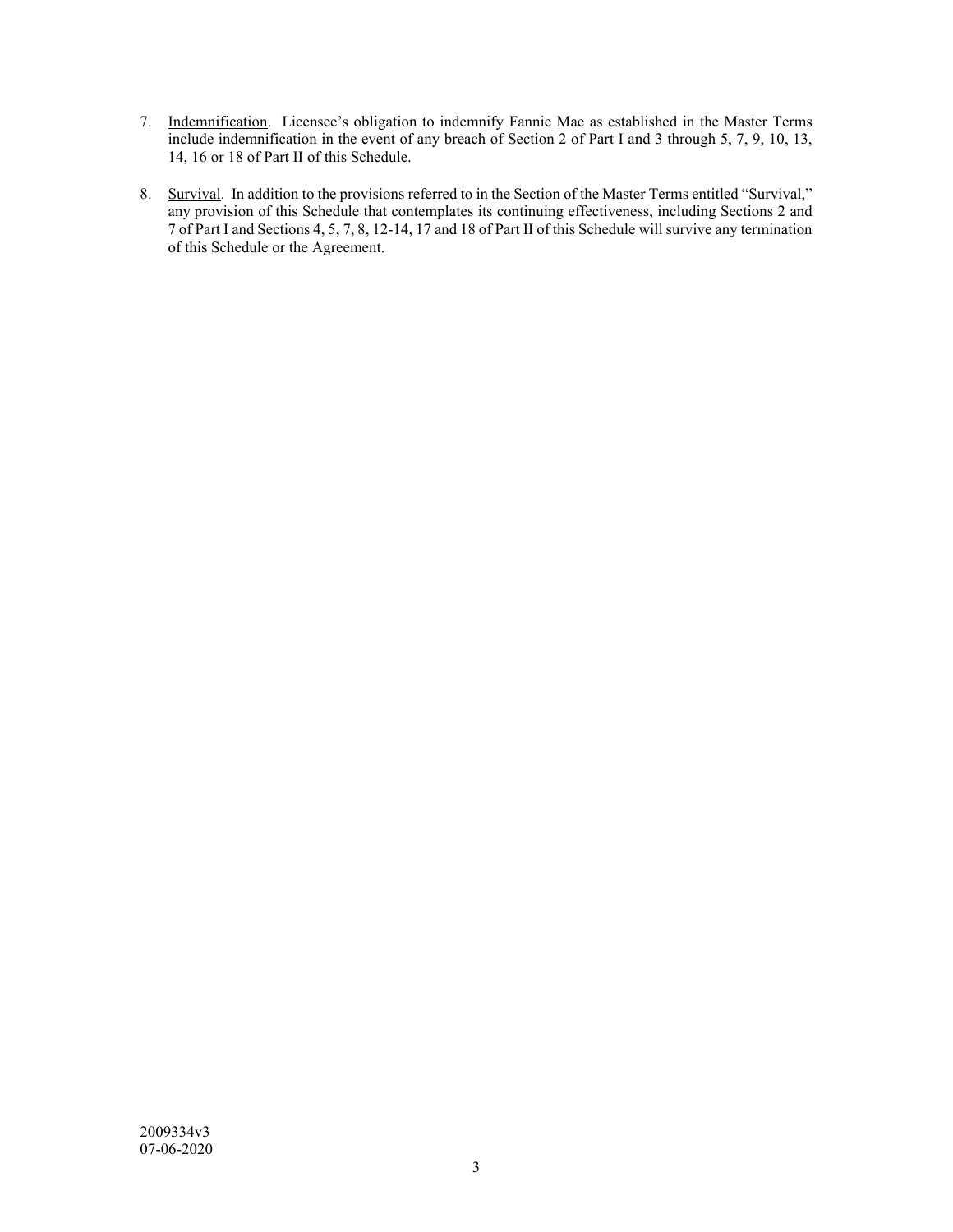#### Part II

#### **SERVICING MANAGEMENT DEFAULT UNDERWRITER**

- 1. Additional Terms. The additional terms and conditions in this Part II apply to the Licensed Application known as Servicing Management Default Underwriter, or SMDU (the "Licensed Application" under this Section).
- 2. Definitions. The following terms are used in this Part II as defined below:

"**Client Servicer**" means any entity that (a) services Fannie Mae Loans, (b) has entered into a Software Subscription Agreement directly with Fannie Mae by which it is licensed to use the Licensed Application, and (c) has retained Licensee to act as a service bureau or subservicer in support of its mortgage servicing activities. Provisions in this Schedule will only apply to a Client Servicer if Licensee uses the Licensed Application in support of a Client Servicer.

"**Codified Findings**" means any recommendation or findings files, results files, structures and message or other codes pertaining to the Licensed Application (as such files, structures, and message and other codes may be modified from time to time), which are provided by (or on behalf of) Fannie Mae to Licensee.

"**Consumer Credit Data**" means any information which bears on a consumer's creditworthiness, credit standing, credit capacity, character, general reputation, personal characteristics, or mode of living. Such data may include data contained in: (a) residential mortgage credit reports, "in-file" credit reports, or "consumer reports," as defined in the FCRA, and (b) any correspondence or communication from the consumer or any third party which includes information relating to any of the above factors.

"**Customer(s)**" means individual mortgage loan borrowers.

"**ECOA**" means the Equal Credit Opportunity Act, codified at 15 U.S.C. §1691 et seq., and its implementing regulation, Regulation B, codified at 12 C.F.R. Part 202.

"**Fannie Mae Loan**" means any mortgage loan owned or securitized by Fannie Mae.

"**FCRA**" means the Fair Credit Reporting Act, at 15 U.S.C. § 1681 et seq., and the Federal Trade Commission's Official Staff Commentary to the Fair Credit Reporting Act.

"**FHA**" means the Fair Housing Act, codified at 42 U.S.C. §3601 et seq..

**"SMDU Analysis**" means the evaluation generated by the Licensed Application, as well as the recommendations, findings, messages, analyses, reports and output generated by the Licensed Application.

"**Servicing Guide**" means Fannie Mae's Servicing Guide, as amended, restated, supplemented or otherwise modified from time to time.

"**TILA**" means the Truth-in-Lending Act, codified at 15 U.S.C. 1601 et seq. and its implementing regulation, Regulation Z, and the Official Staff Commentary to Regulation Z, as applicable.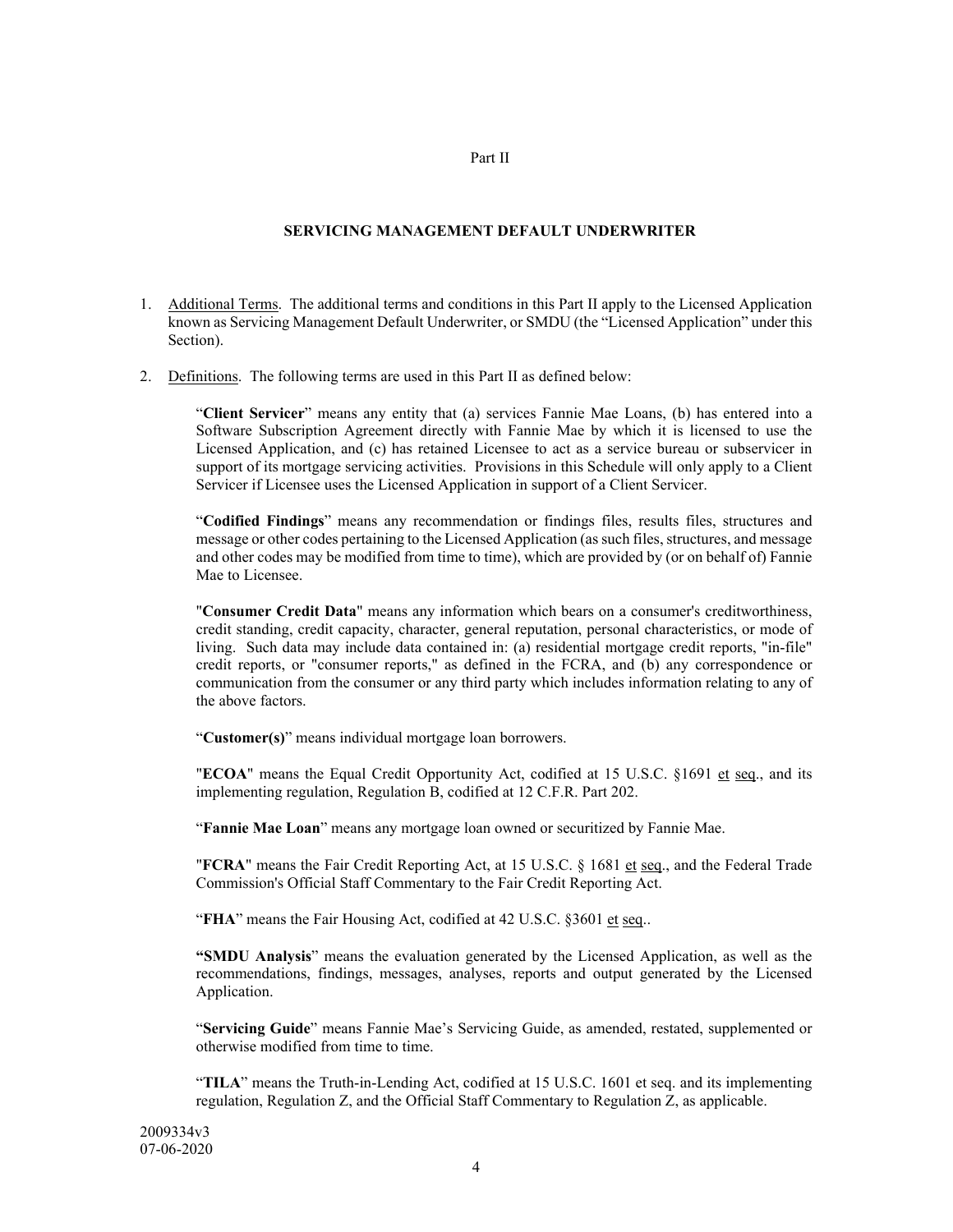- 3. Restrictions on Use. Without limiting the terms of the Section of the Master Terms entitled "Restrictions on Use" or any other provision in the Master Terms or this Schedule, Licensee may not use the Licensed Application or its predicted property values or confidence scores for any purpose other than:
	- a. underwriting mortgage loan loss mitigation workouts with respect to Fannie Mae Loans for itself and its Client Servicers; and
	- b. to obtain a predicted value and compare such predicted value to the original or current value of the property for purposes of determining a loan's eligibility for mortgage insurance termination in accordance with the Servicing Guide requirements.
- 4. Codified Findings. The following terms apply if Fannie Mae provides Codified Findings to Licensee:
	- a. Permitted Uses of Codified Findings. Licensee may use the Codified Findings to:
		- i. modify and develop Consumer Findings that are derivative works of the Codified Findings;
		- ii. populate Licensee's database and other downstream systems with data points;
		- iii. create actionable items based on data parsed from the Codified Findings;
		- iv. trigger automated system messaging of processing requirements based on Licensee's processing rules;
		- v. customize, add or suppress messaging to be compatible with Licensee's specific requirements and
		- vi. trigger automated loan-servicing actions that result in automatically executed actions, all without user intervention.
	- b. Provisions Governing Codified Findings. Licensee agrees that:
		- i. the Codified Findings are subject to change at any time and from time to time;
		- ii. Licensee develops code based upon the Codified Findings at its own risk, cost and expense;
		- iii. upon receipt of any changes to the Codified Findings, Licensee must promptly update any code that it has developed or licensed in order to conform it to the most recent version of the Codified Findings;
		- iv. neither Licensee nor any Third-Party Provider used by Licensee may modify, alter or translate the Codified Findings in such a way as to materially alter the substance of any recommendation or finding issued by the Licensed Application,
		- v. if there is any inconsistency between the findings issued by the Licensed Application and the Codified Findings, the findings issued by the Licensed Application will govern,
		- vi. Fannie Mae has the right, but not the obligation, to review and comment on any findings based on Codified Findings developed by Licensee or any Third-Party Provider used by Licensee, and
		- vii. Licensee must promptly make (or cause to be made) any alterations or additions that Fannie Mae may request from time to time to any Consumer Findings developed by Licensee or any Third-Party Provider.
- 2009334v3 07-06-2020 c. Liability Related to Use of Codified Findings. Licensee further agrees that the Codified Findings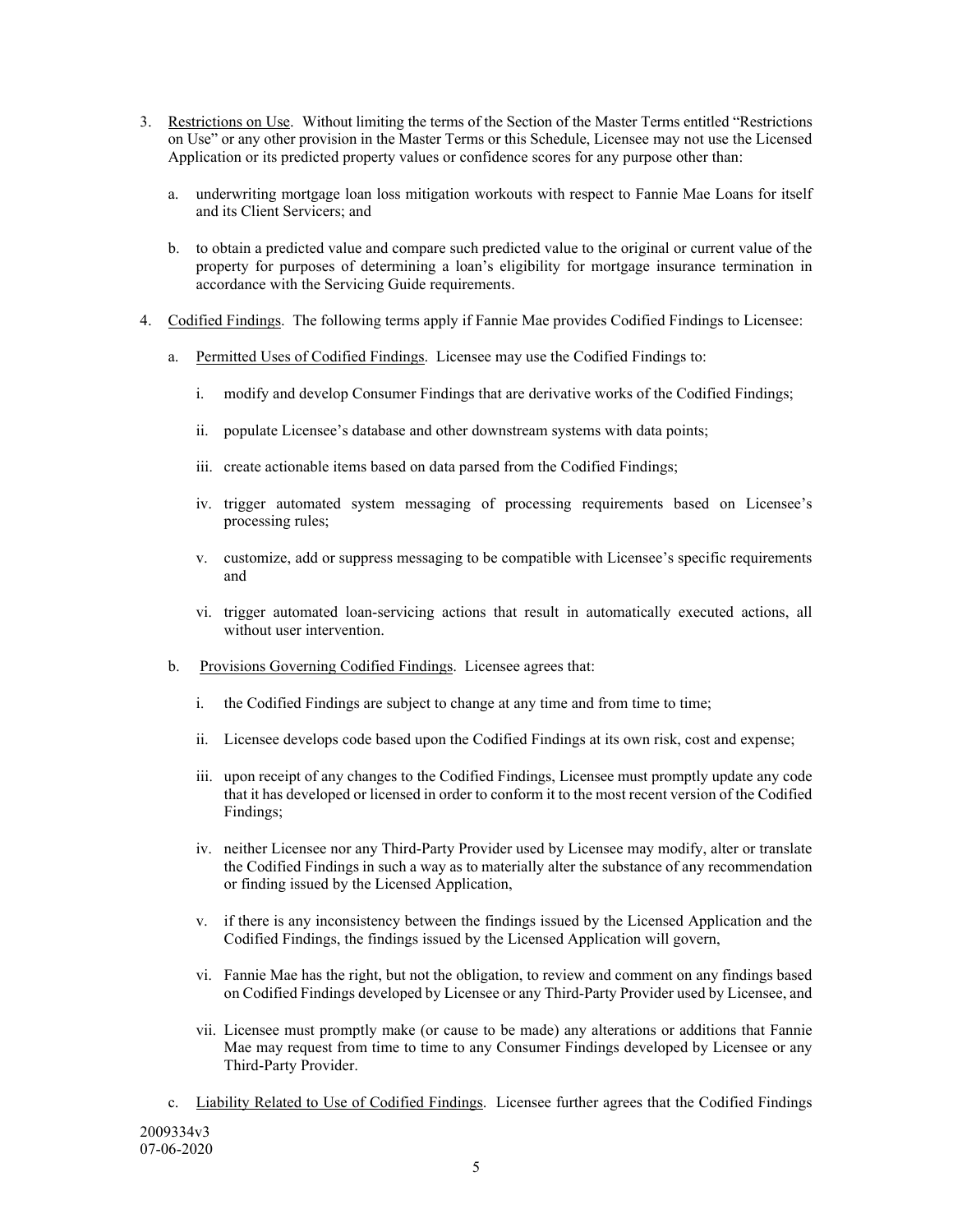are provided as a convenience only, and that their use may result in liability under existing laws, rules or regulations, and under agreements to which Licensee is a party. Any liability resulting from Licensee's use of Codified Findings is solely Licensee's responsibility, and Fannie Mae and its Third-Party Licensors are not responsible for any such use or liability.

- 5. Representations to Third Parties.
	- a. Sharing of SMDU Analysis. Notwithstanding the provisions of the Section of the Master Terms entitled "Unauthorized Representations," Licensee and Client Servicers may:
		- i. share findings and recommendations (e.g., "approve," "refer," or "refer with caution") generated by the Licensed Application, including the SMDU Analysis, with Customers; provided, that (A) the findings and recommendations are shared in a manner that makes them understandable and meaningful to Customers, and (B) if the findings or recommendations contain any reference to Fannie Mae, Licensee or the Client Servicer clearly and conspicuously informs the Customer in writing that any finding or recommendation rendered by the Licensed Application is not a consumer credit report and does not constitute an approval or denial of a loss mitigation workout by Fannie Mae or a commitment to modify a loan by Fannie Mae and
		- ii. provide property valuation information to a Customer in accordance with the Sections below entitled "ECOA Compliance" and "MI Termination Disclosure," as applicable, and as otherwise required by applicable law, including the Homeowners Protection Act.
- 6. Limited Waiver. Fannie Mae will not require Licensee or its Client Servicer to satisfy the Servicing Guide requirements identified in the Section of this Part II entitled "Conditions for Limited Waiver," with respect to a loan reviewed with the assistance of the Licensed Application; provided, however, that Licensee and its Client Servicer (if applicable) complies with the provisions of such Section, as the same may be modified by Fannie Mae from time to time.
- 7. Servicer Acknowledgments, Representations and Warranties. Licensee agrees that output generated by the Licensed Application, in whole or in part, has not been prepared by a licensed or certified appraiser and does not constitute an appraisal or valuation of the subject property. Further, Licensee represents and warrants that (a) Licensee and its Client Servicer has the contractual and legal right to provide Fannie Mae all data entered into the Licensed Application, (b) Fannie Mae's use of such data as contemplated by this Schedule and the "Rights in Data" section of the Master Terms does not violate the contract or intellectual property rights of any third party and (c) Licensee and its Client Servicer have completed all required verifications of all Customer financial, property and other information that has been entered into the Licensed Application
- 8. Additional Disclaimers. In addition to the warranties specifically disclaimed by Fannie Mae in the section of the Agreement entitled "Disclaimer," Fannie Mae makes no representations or warranties, express or implied, regarding the property, the condition of the property, or the estimated value of the property. The predicted value generated by the Licensed Application is not an appraisal and was not prepared by a certified or licensed appraiser. Licensee recognizes that factors other than the results rendered by the Licensed Application, including the loss mitigation workout recommendation and predicted value, must be considered in the review and collection of its accounts and the accounts of its Client Servicers.
- 2009334v3 9. Limited Agency Relationship. Notwithstanding the Section of the Master Terms entitled "Independent" Parties," Licensee agrees that, in obtaining Consumer Credit Data via the Licensed Application and in the processing and evaluation of Consumer Credit Data by the Licensed Application for purposes of making a loss mitigation workout recommendation and otherwise performing an SMDU Analysis, Fannie Mae, as owner of the Licensed Application, is the agent of Licensee, as that term is defined in the FCRA. As Licensee's agent, Fannie Mae is expressly authorized by Licensee to obtain Consumer Credit Data for the sole purpose of making a workout recommendation and otherwise performing an SMDU Analysis. Licensee agrees that Fannie Mae's role as Licensee's limited agent does not extend beyond the limited purposes set forth in this Section, and, for all other purposes, there is no such principal

07-06-2020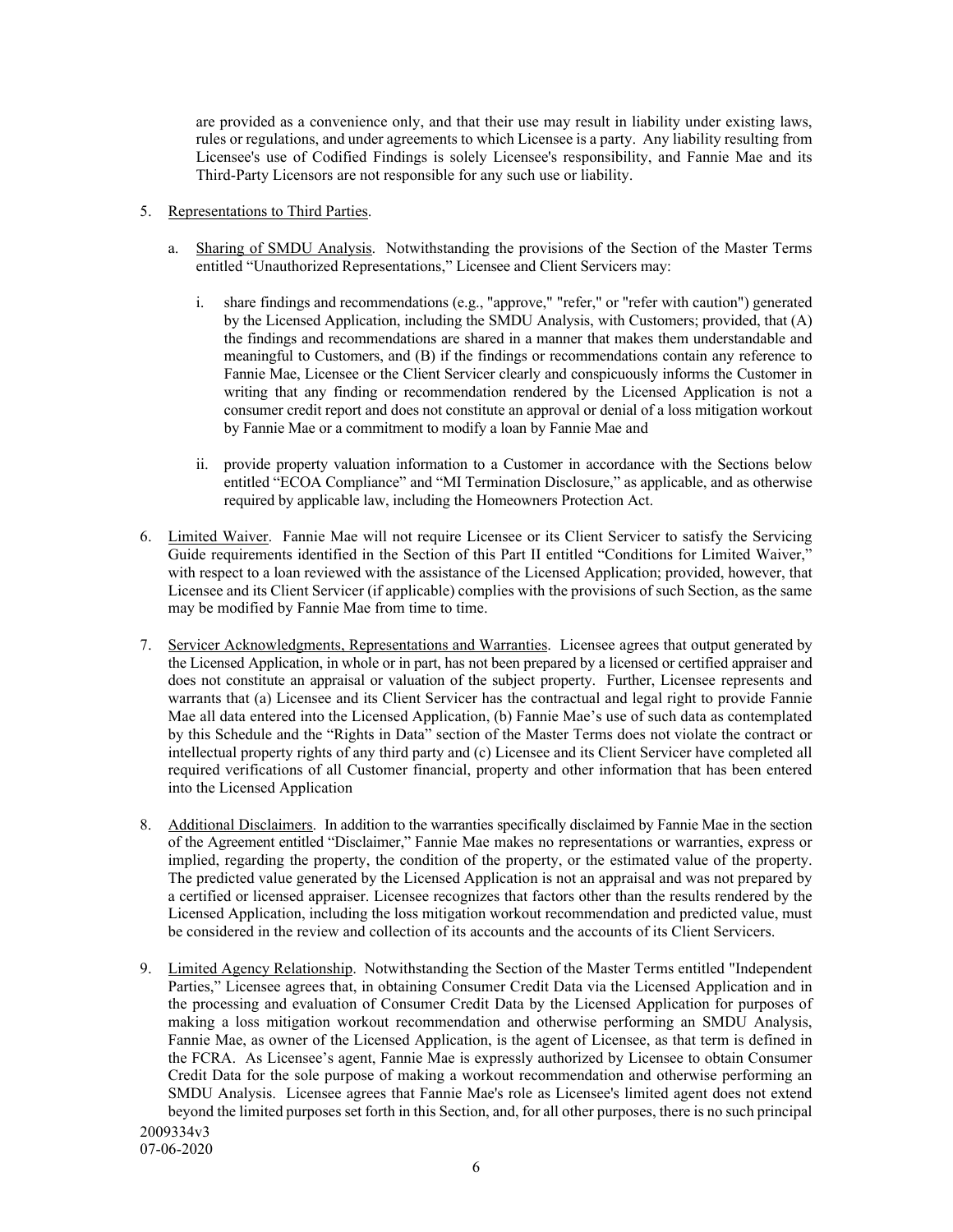and agent relationship. Moreover, Licensee will in no way misrepresent to any third party the limited extent of this principal/agent relationship.

- 10. Agency/Joint User Relationship with Client Servicer. To the extent that Licensee is using the Licensed Application for the benefit of a Client Servicer, Licensee agrees that Licensee (a) will be the agent of the Client Servicer, as that term is used in the FCRA, and (b) will enter into and maintain a written agreement with the Client Servicer in which the Client Servicer specifically designates Licensee as its agent for FCRA purposes.
- 11. Notification to Borrower. Licensee acknowledges that it may be required to provide certain disclosures to Customers such as when it determines that a Customer does not qualify for a loss mitigation workout. Such disclosure obligations may be imposed under the FCRA, ECOA, the Homeowners Protection Act and other federal and state laws and regulations. Licensee agrees that it bears sole responsibility for complying with such disclosure obligations and that such obligations in no event should be considered imposed upon or shared by Fannie Mae.
- 12. Recordkeeping. Licensee agrees that it may be required to maintain records of certain data pursuant to ECOA and other state and federal laws and regulations. Licensee agrees that (a) it bears sole responsibility for such obligation, (b) it may need to download data from the Licensed Application into its own systems storage facilities (which may include a Third-Party Application) or make copies of such data from the Licensed Application in order to generate or obtain information necessary to meet such recordkeeping requirements and (c) in no event is Fannie Mae responsible for maintaining any such data for Licensee or for providing Licensee with any such data at any time, either in electronic or hard-copy format.
- 13. ECOA Compliance. If Licensee has determined that it is required by the Equal Credit Opportunity Act (ECOA) to provide a Customer a copy of certain property valuation information Licensee has obtained using the Licensed Application, Licensee must provide the Customer a document (the "**Valuation Disclosure**") that contains the following information extracted from the SMDU response file: the standardized address, predicted value, confidence score and response date/timestamp. The Valuation Disclosure must also include the following language:

*"Note: The confidence score reflects the property valuation model's confidence in the accuracy of the estimated value. The more data points the model has related to the particular property and neighborhood, the better the confidence score. Confidence scores range from 1-5, with 1 being the most confident.*

*This estimate of value was developed by an automated valuation model that was made available to your servicer by Fannie Mae. This estimate of value is not the result of an appraisal, nor was it developed by a state licensed or certified appraiser. Fannie Mae makes no representations or warranties, express or implied, regarding the property, the condition of the property, or the estimated value of the property. This estimate is intended to be used solely by the servicer and solely in connection with the modification of your mortgage loan. The servicer may or may not have used this estimated property value to make the credit decision. If you have concerns with this valuation, please talk to your servicer about your options, which include asking your servicer to order an appraisal."*

14. MI Termination Disclosure. If Licensee decides to provide, or has determined that it is required by applicable law to provide, the Customer a copy of certain property valuation information Licensee has obtained using the Licensed Application in connection with a request to terminate mortgage insurance as permitted under this Schedule, Licensee must provide the Customer a disclosure that includes the following language:

2009334v3 07-06-2020 *"This estimate of value was developed by an automated valuation model that was made available to your servicer by Fannie Mae. This estimate of value is not the result of an appraisal, nor was it developed by a state licensed or certified appraiser. Fannie Mae makes no representations or* 

7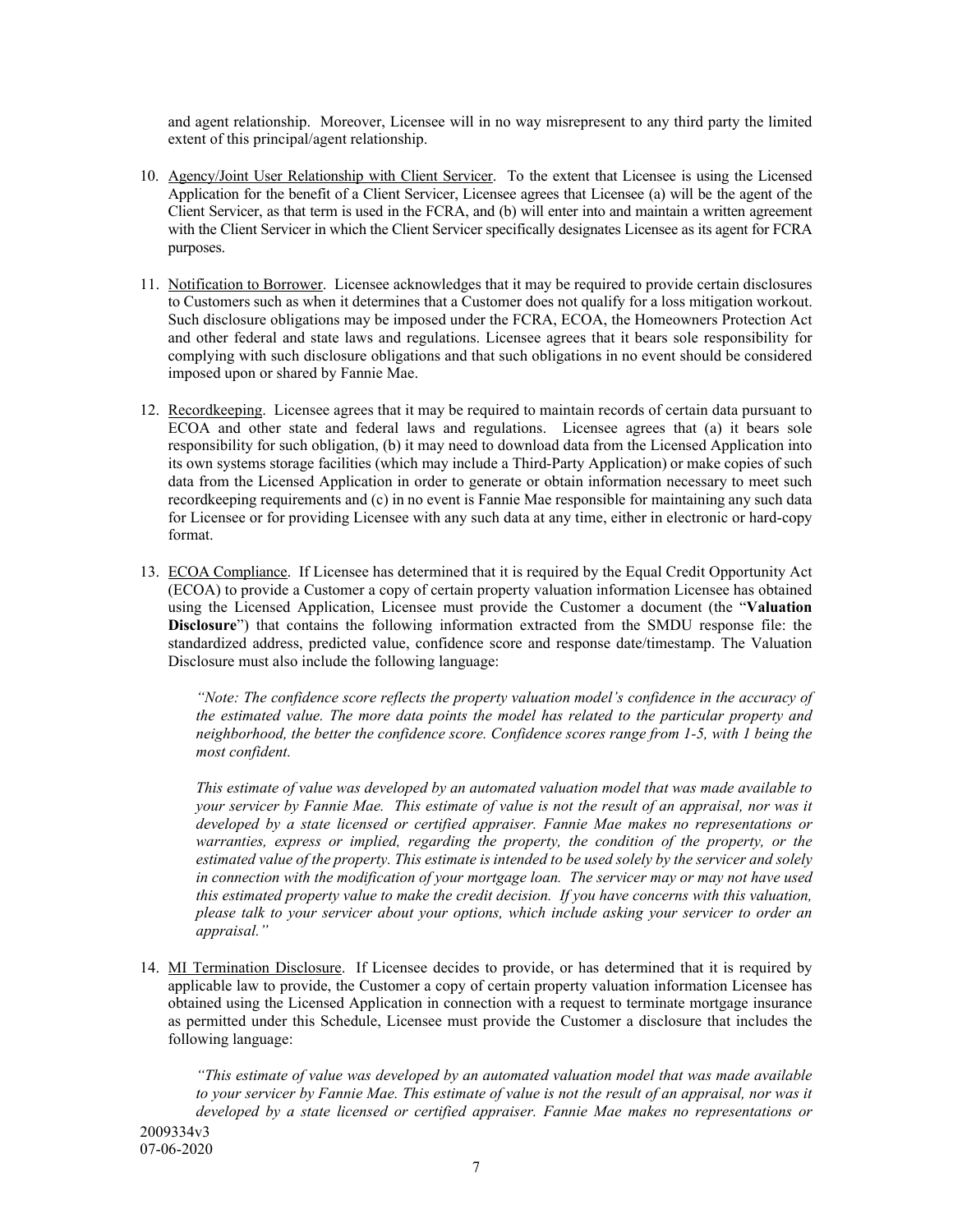*warranties, express or implied, regarding the property, the condition of the property, or the estimated value of the property. This estimate is intended to be used solely by the servicer for purposes of determining eligibility for mortgage insurance termination. If you have concerns with this valuation, please talk to your servicer about your options, which include asking your servicer to order a BPO or an appraisal."*

- 15. Support. Fannie Mae will make online resources such as job aids, quick steps and recorded presentations relating to the use of the Licensed Application available to Licensee. Licensee acknowledges and agrees that Licensee, and not Fannie Mae, is responsible for responding to comments and questions from Customers relating to the Licensed Application. Fannie Mae has no obligation with respect to the activity of Authorized Users relating to the Licensed Application, including any obligation to remove, screen, police, edit or monitor any data or other material generated by Licensee's employees, agents, contractors, representatives, customers or affiliates.
- 16. Compliance with Laws. For purposes of Part II of this Schedule, Licensee's obligation to comply with laws, as set forth in the Section of Appendix A of the Master Terms entitled "Compliance with Laws," is replaced with the following:

Licensee acknowledges that its activities and the activities of its Client Servicers (if any), whether or not the Licensed Application is used in connection with such activities, may subject Licensee and its Client Servicers to certain federal, state and local substantive and disclosure laws and regulations including TILA, FCRA, ECOA, FHA, the Fair Debt Collection Practices Act, the Dodd-Frank Wall Street Reform Act, the Homeowners Protection Act and the Consumer Protection Act and mortgage lending, property valuation and servicing statutes, and their implementing regulations and commentaries, as applicable. Licensee hereby represents and warrants that it is in full compliance with these and all other laws, rules, and regulations (including ordinances, conventions, orders that have the effect of law, and judicial rulings and opinions), that apply to any of its mortgage lending, servicing, property valuation and other business practices, as well as to its use of the Licensed Application and Fannie Mae's systems, and that may have a material effect on Fannie Mae (collectively "**Applicable Laws**"). Licensee further represents and warrants that (a) it holds all applicable licenses and authorizations in all jurisdictions in which it conducts its business pursuant to Applicable Laws, (b) such licenses and authorizations are current and are fully in effect and (c) it has designed and implemented compliance and quality control policies, systems and procedures aimed at ensuring compliance with the Applicable Laws, as well as accurate and reliable data capture, collateral valuation, data reporting and adherence in all other manner to sound servicing practices and principles. Licensee also represents and warrants that loan modifications made by it pursuant to a recommendation specified in the SMDU Analysis will comply with Applicable Laws. Licensee acknowledges that Applicable Laws in certain states may prevent Licensee from fully implementing all of the recommended terms of a modification specified in the SMDU Analysis. Licensee bears sole responsibility for complying with Applicable Laws (and compliance with its own quality control policies, procedures and plans) in its implementation of loan modifications in connection with its use of the Licensed Application. The obligations set forth in this Section are in no event to be considered imposed upon or shared by Fannie Mae or any Third-Party Licensors by virtue of Licensee's use of the Licensed Application or any forms, documents or other written or electronic materials provided by Fannie Mae or its Third-Party Licensors, agents or representatives.

17. Litigation and Enforcement Actions. Licensee must notify Fannie Mae in accordance with the requirements of the Section of the Master Terms entitled "Notices" within three (3) business days of notice of any actual or threatened civil, administrative or criminal litigation or enforcement matter arising out of, or relating to, any alleged material violation by Licensee of an Applicable Law in which Licensee's use of the Licensed Application is or may become relevant. Upon receipt of such notice, Fannie Mae may conduct an audit of Licensee's books and records, or such

2009334v3 07-06-2020